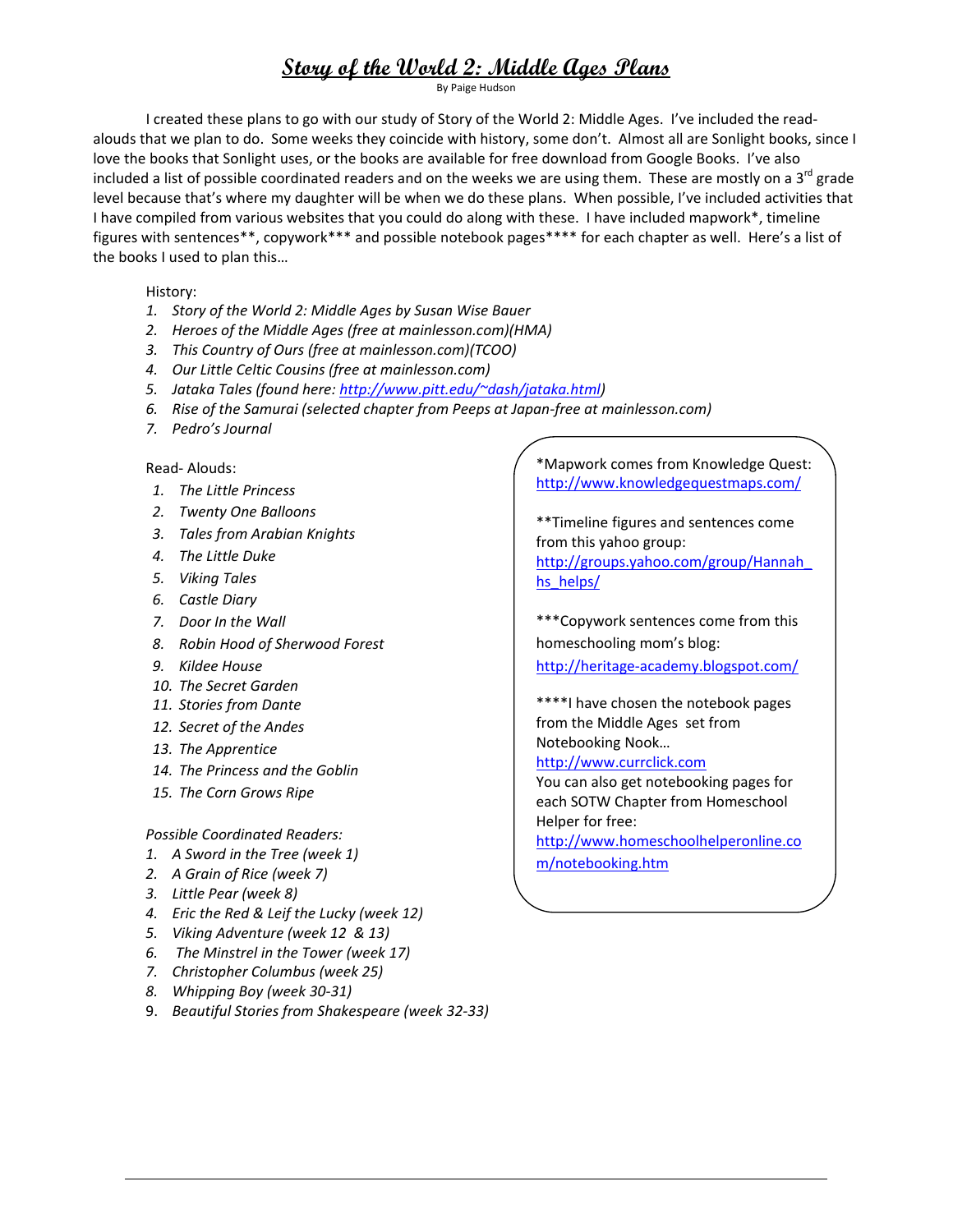| Subject               | Day 1                              | Day 2                           | Day 3                                                                                     | Day 4                          | Day 5                                              |  |
|-----------------------|------------------------------------|---------------------------------|-------------------------------------------------------------------------------------------|--------------------------------|----------------------------------------------------|--|
| <b>History</b>        | Chapter 1:<br>Wandering<br>Through | Chapter 1:<br>Fall of Rome      | Map work:<br>KQ Ancients #23<br><b>Timeline Figure:</b><br>Roman Empire<br>Divides in Two | Chapter 2:<br>Celts of Britain | Chapter 2:<br><b>Barbarians</b><br>Come to Britain |  |
| Read-<br><b>Aloud</b> | The Little<br>Princess<br>Ch.1     | The Little<br>Princess<br>Ch. 2 | The Little<br>Princess<br>Ch.3                                                            | The Little<br>Princess<br>Ch.4 | The Little<br>Princess<br>Ch.5                     |  |

**Week 1**

 $\triangleright$  Ch. 1 Timeline sentence: The Roman Empire divided into two parts, the Western and Eastern Empires, in 385.

 $\triangleright$  Ch. 1 Copywork: Pax Romana, or "Roman Peace" means that all the parts of the Roman Empire obey the Roman Law.

- $\triangleright$  Ch. 2 Copywork: The Anglo‐Saxons passed down the story of Beowulf, a great warrior who conquered the monster, Grendel.
- Reader: *The Sword in the Tree*

Notebook pages:

- FM-The Goths
- FM‐Alaric the Visigoth

| Week 2 |  |
|--------|--|
|--------|--|

| <b>Subject</b>        | Day 1                                                                             | Day 2                                     | Day 3                                     | Day 4                                     | Day 5                                     |
|-----------------------|-----------------------------------------------------------------------------------|-------------------------------------------|-------------------------------------------|-------------------------------------------|-------------------------------------------|
| <b>History</b>        | Map work:<br>KQ Medieval #1<br><b>Timeline Figure:</b><br>Anglo-Saxon<br>invasion | Our Little Celtic<br>Cousins<br>Ch. 1 & 2 | Our Little Celtic<br>Cousins<br>Ch. 3 & 4 | Our Little Celtic<br>Cousins<br>Ch. 5 & 6 | Our Little Celtic<br>Cousins<br>Ch. 7 & 8 |
| Read-<br><b>Aloud</b> | The Little<br>Princess<br>Ch.6                                                    | The Little<br><b>Princess</b><br>Ch. 7    | The Little<br>Princess<br>Ch.8            | The Little<br>Princess<br>Ch.9            | The Little<br>Princess<br>Ch. 10          |

 $\triangleright$  Activity: Make an Illuminated book http://www.vam.ac.uk/vastatic/microsites/1220\_gothic/make\_book.php

 $\triangleright$  Ch. 2 Timeline sentence:

The Anglo‐Saxon barbarians started the invasion of Britain in 449.

They had been asked by the king of one of the Celtic tribes, king Vortigern, to help him fight the other Celts.

Notebook pages:

- FM-Anglo-Saxons
- FM‐St. Patrick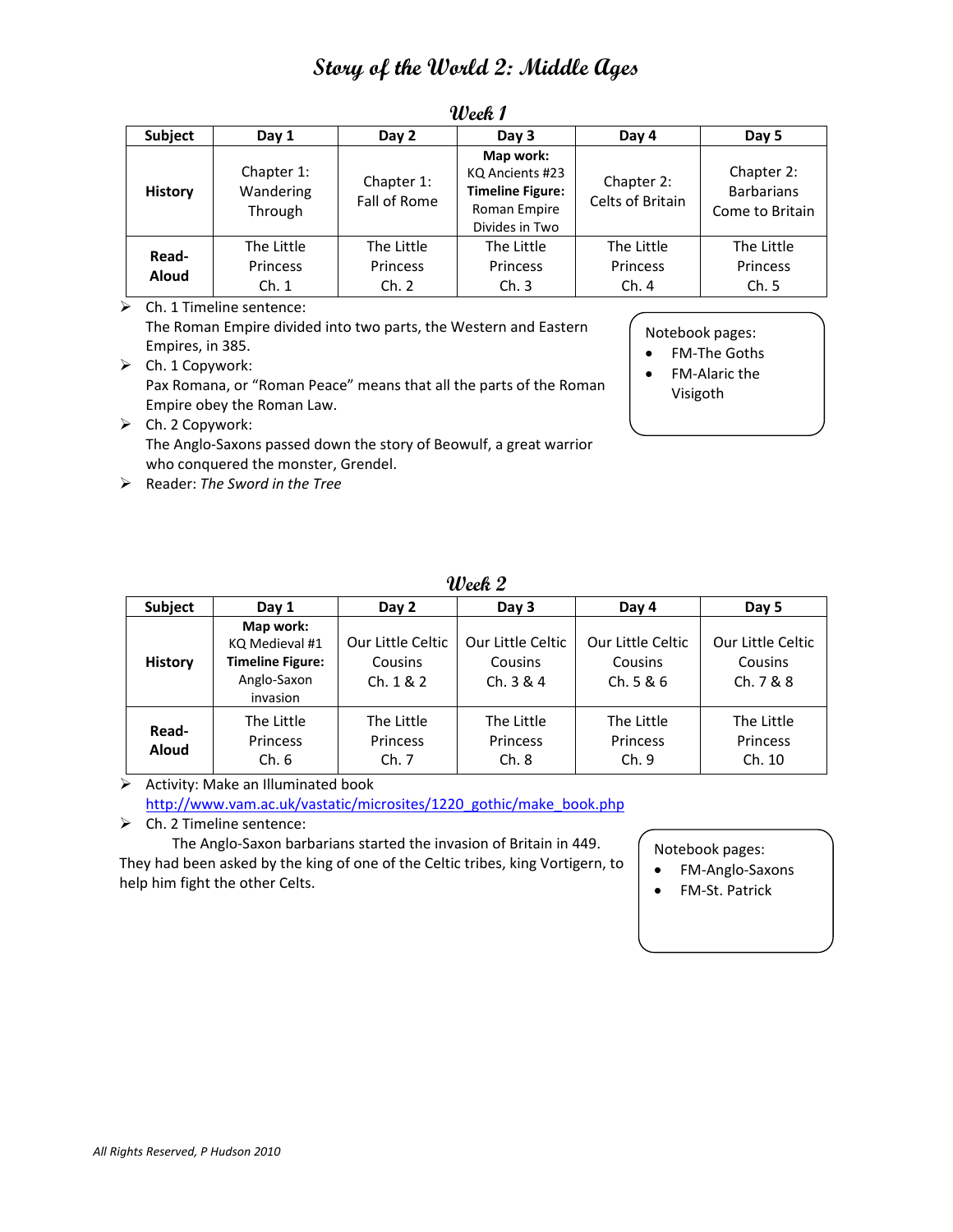| <b>Subject</b>        | Day 1                                      | Day 2                                       | Day 3                                                                                             | Day 4                                        | Day 5                                                                    |
|-----------------------|--------------------------------------------|---------------------------------------------|---------------------------------------------------------------------------------------------------|----------------------------------------------|--------------------------------------------------------------------------|
| <b>History</b>        | Our Little Celtic<br>Cousins<br>Ch. 9 & 10 | Our Little Celtic<br>Cousins<br>Ch. 11 & 12 | Chapter 3:<br><b>Augustine Comes</b><br><b>Timeline Figure:</b><br>St. Augustine of<br>Canterbury | Chapter 3:<br>Medieval<br><b>Monasteries</b> | Chapter 3:<br>Writing Books<br><b>Activity:</b><br>Make Marbled<br>Paper |
| Read-<br><b>Aloud</b> | The Little<br>Princess<br>Ch. 11           | The Little<br>Princess<br>Ch. 12            | The Little<br>Princess<br>Ch. 13                                                                  | The Little<br>Princess<br>Ch. 14             | The Little<br>Princess<br>Ch. $15(1st half)$                             |

**Week 3**

 $\triangleright$  Ch. 3 Copywork:

Monasteries of medieval Britain were buildings were monks lived together. They prayed, worked, studied the Bible, and helped the poor.

Notebook pages:

● DLMW-Monks

- $\triangleright$  Ch. 3 Timeline sentence: In 597, St. Augustine was sent from Rome by Pope Gregory the Great to convert the Saxons to Christianity.
- Teaching School

 $\triangleright$  Activity: Make marbled paper

Marbled Paper was used in book‐making around this time. To make marbled paper you will need: chalk in a variety of colors, water, potato peeler, 8‐inch cake pan, newspaper, pencil, 8 ½ by 11 inch sheets of paper. Pour water into cake pan until the water is about an inch deep. Hold the chalk over the water and use the peeler to scrape the chalk. Let the powdery chalk dust settle on the top of the water. Keep scraping chalk, using several different colors. When the top of the water is covered with a thin layer of chalk dust, swirl the water gently with a pencil. Cut the paper in halves or quarters. Lay a piece flat down on the top of the water. The chalk will stick to it in the pattern that looks like a marble. Lift the edges and lay it on a piece of newspaper to dry.

| wcar 7                |                                                        |                                  |                                          |                                         |                                                                     |  |  |
|-----------------------|--------------------------------------------------------|----------------------------------|------------------------------------------|-----------------------------------------|---------------------------------------------------------------------|--|--|
| <b>Subject</b>        | Day 1                                                  | Day 2                            | Day 3                                    | Day 4                                   | Day 5                                                               |  |  |
| <b>History</b>        | Chapter 4:<br>The Beauty of<br>the Byzantine<br>Empire | Chapter 4:<br>Justinian          | Chapter 4:<br><b>Empress</b><br>Theodora | Chapter 4:<br>The Church in<br>the East | Map work:<br>KQ Medieval #2<br><b>Timeline Figure:</b><br>Justinian |  |  |
| Read-<br><b>Aloud</b> | The Little<br>Princess<br>Ch. 15 $(2^{nd}$ half)       | The Little<br>Princess<br>Ch. 16 | The Little<br>Princess<br>Ch. 17         | The Little<br>Princess<br>Ch. 18        | The Little<br>Princess<br>Ch. 19                                    |  |  |

**Week 4**

 $\triangleright$  Ch. 4 Timeline sentence:

Justinian the Great reigned the Eastern Roman Empire, later known as the Byzantine Empire, from 527 to 565.

 $\triangleright$  Ch. 4 Copywork:

Constantinople was the capital city of the Byzantine Empire. It's biggest church was the Hagia Sophia, a building more beautiful than any from the Roman empire.

#### Notebook pages:

 FM‐Justinian the Great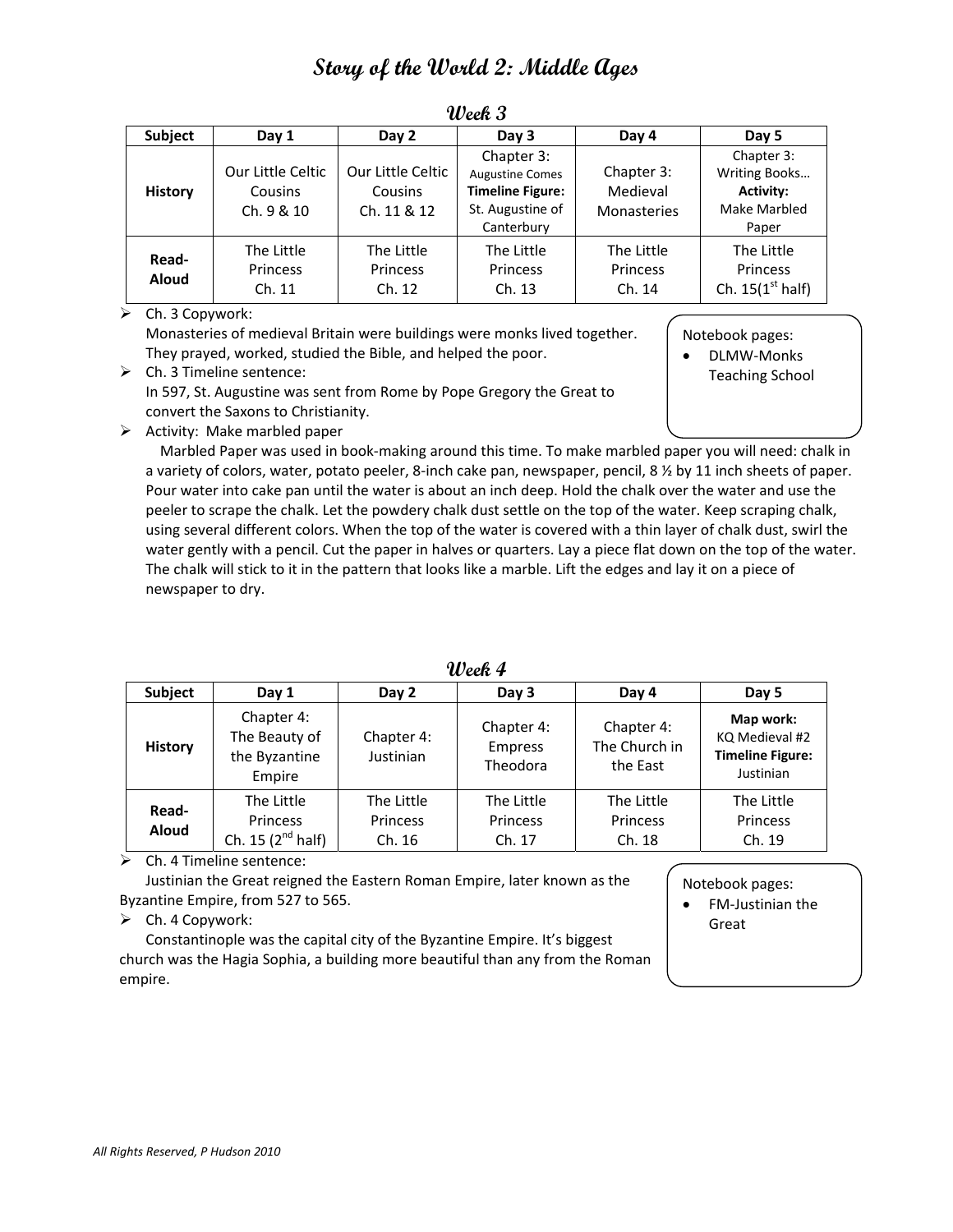| <b>Subject</b>        | Day 1                                                                                 | Day 2                                         | Day 3                                        | Day 4                                        | Day 5                                         |
|-----------------------|---------------------------------------------------------------------------------------|-----------------------------------------------|----------------------------------------------|----------------------------------------------|-----------------------------------------------|
| <b>History</b>        | Chapter 5:<br>A King Named<br>Skanda-gupta<br><b>Timeline Figure:</b><br>Skanda-gupta | Chapter 5:<br>Monks in Caves                  | Select a Jakata<br>Tale to read              | Select a Jakata<br>Tale to read              | Select a Jakata<br>Tale to read               |
| Read-<br><b>Aloud</b> | <b>Twenty One</b><br><b>Balloons</b><br>Intro & Ch. 1                                 | <b>Twenty One</b><br><b>Balloons</b><br>Ch. 2 | <b>Twenty One</b><br><b>Balloons</b><br>Ch.3 | <b>Twenty One</b><br><b>Balloons</b><br>Ch.4 | <b>Twenty One</b><br><b>Balloons</b><br>Ch. 5 |

**Week 5**

 $\triangleright$  Ch. 5 Timeline sentence:

Skandagupta was a ruler of India during the Gupta dynasty, from 455 to 467, this time is often called the Golden Age of India.

#### $\triangleright$  Ch. 5 Copywork:

India was united under the Gupta dynasty; therefore the barbarian Huns could not conquer it and were driven out instead.

Notebook pages:

● DLMW-Monks

| Week 6 |  |
|--------|--|
|--------|--|

| <b>Subject</b>        | Day 1                                         | Day 2                                         | Day 3                                         | Day 4                                        | Day 5                                                              |
|-----------------------|-----------------------------------------------|-----------------------------------------------|-----------------------------------------------|----------------------------------------------|--------------------------------------------------------------------|
| <b>History</b>        | Select a Jakata<br>Tale to read               | Chapter 6:<br>Mohammed's<br>Vision            | Chapter 6:<br>Mohammed<br>Flight              | Chapter 6:<br>The Koran                      | Map work:<br>KQ Medieval #6<br><b>Timeline Figure:</b><br>Mohammed |
| Read-<br><b>Aloud</b> | <b>Twenty One</b><br><b>Balloons</b><br>Ch. 6 | <b>Twenty One</b><br><b>Balloons</b><br>Ch. 7 | <b>Twenty One</b><br><b>Balloons</b><br>Ch. 8 | <b>Twenty One</b><br><b>Balloons</b><br>Ch.9 | <b>Twenty One</b><br><b>Balloons</b><br>Ch. 10                     |

 $\triangleright$  Ch. 6 Timeline sentence:

The prophet Mohammed founded the religion called Islam in 610 after seeing a vision in which the Archangel Gabriel told him to preach about one god, who was called "Allah".

Notebook pages:

• FM-Mohammed

 $\triangleright$  Ch. 6 Copywork:

Muhammad was a Bedouin from the Arabian Peninsula. He preached about Allah in Mecca and started the religion called Islam.

*All Rights Reserved, P Hudson 2010*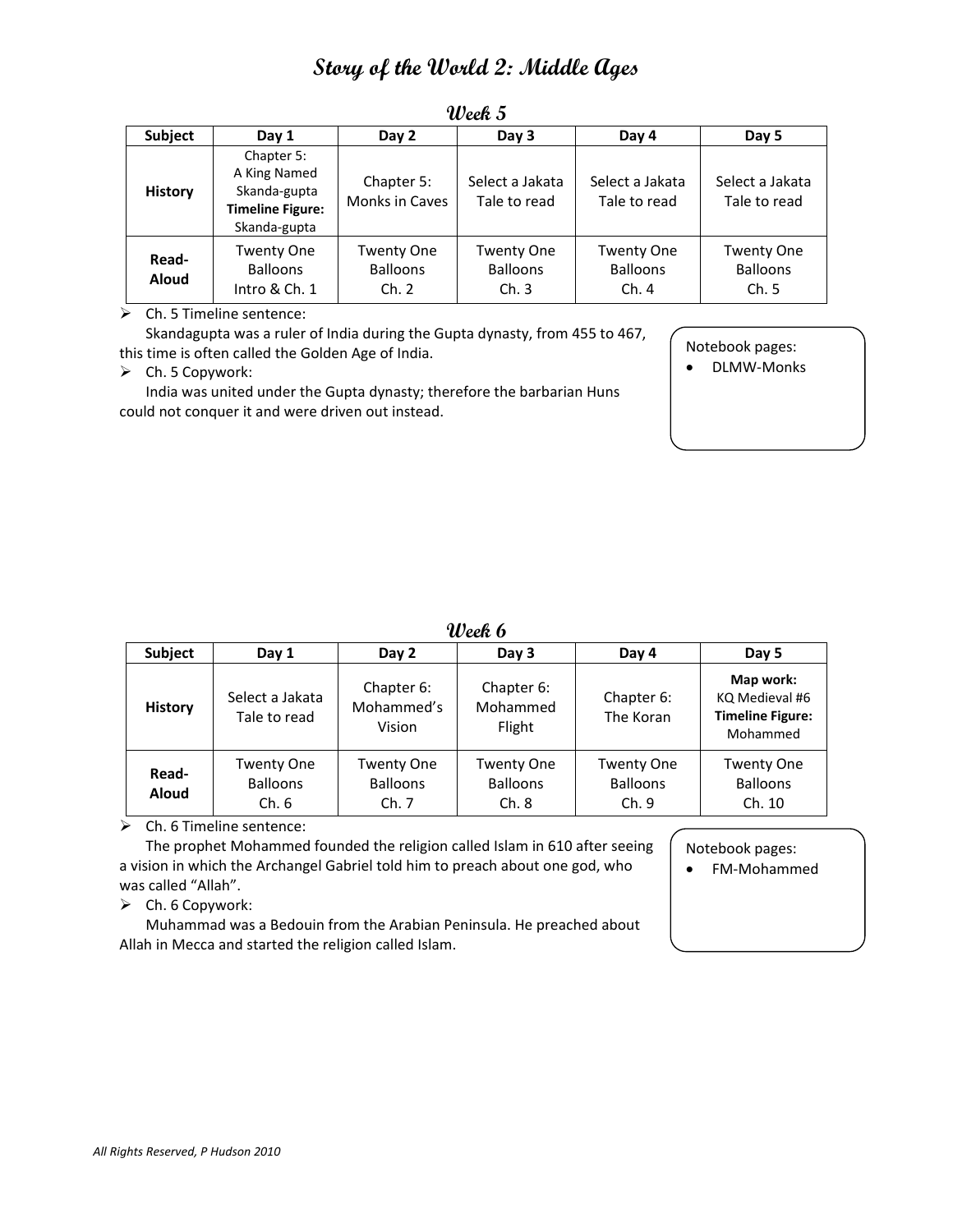| Subject               | Day 1                                                                     | Day 2                                                                                                 | Day 3                                                                                | Day 4                                                                                                | Day 5                                                  |  |  |  |  |  |  |
|-----------------------|---------------------------------------------------------------------------|-------------------------------------------------------------------------------------------------------|--------------------------------------------------------------------------------------|------------------------------------------------------------------------------------------------------|--------------------------------------------------------|--|--|--|--|--|--|
| <b>History</b>        | Chapter 7:<br>The Fight for<br>Mecca                                      | Chapter 7:<br>The Spread of<br><b>Islam</b>                                                           | Chapter 7:<br>The City of<br>Baghdad                                                 | Chapter 7:<br>Sinbad and the<br>Valley of the<br><b>Snakes</b>                                       | Chapter 8:<br>Yang Chien<br>Unites                     |  |  |  |  |  |  |
| Read-<br><b>Aloud</b> | Arabian Nights:<br>Intro & The Story of<br>the Merchant and<br>the Genius | Arabian Nights:<br>The Story of the<br>First Old Man &<br>the Story of the 2 <sup>nd</sup><br>Old Man | Arabian Nights:<br>The Story of the<br>Fisherman & the<br>Story of the Greek<br>King | Arabian Nights:<br>The Story of the 3<br>Calendars & The<br>Story of the 1 <sup>st</sup><br>Calendar | Arabian Nights:<br>The Story of the<br>Second Calendar |  |  |  |  |  |  |
| ↖                     |                                                                           |                                                                                                       |                                                                                      |                                                                                                      | $Ch$ $T$ Campuartu                                     |  |  |  |  |  |  |

### **Week 7**

Ch. 7 Copywork:

"Nothing ventured, nothing gained." The Seven Voyages of Sinbad the Sailor.

| Notebook pages: |  |  |  |
|-----------------|--|--|--|
|                 |  |  |  |

FM‐Islam

| Week $\boldsymbol{\mathcal{S}}$ |  |
|---------------------------------|--|
|---------------------------------|--|

| <b>Subject</b>        | Day 1                                                     | Day 2                                                                           | Day 3                            | Day 4                           | Day 5                                      |
|-----------------------|-----------------------------------------------------------|---------------------------------------------------------------------------------|----------------------------------|---------------------------------|--------------------------------------------|
| <b>History</b>        | Chapter 8:<br>The Tang<br>Dynasty                         | Mapwork:<br>KQ Medieval #11<br><b>Timeline Figure:</b><br>Sui & Tang<br>Dynasty | Activity: Make<br>an Abacus      | Chapter 9:<br>Yamato Dynasty    | Chapter 9:<br>A Tale of Three<br>Countries |
| Read-<br><b>Aloud</b> | Arabian Nights:<br>The Story of the<br><b>Envious Man</b> | Arabian Nights:<br>The Seven Voyages<br>of Sinbad & First<br>Voyage             | Arabian Nights:<br>Second Voyage | Arabian Nights:<br>Third Voyage | Arabian Nights:<br>Fourth Voyage           |

 $\triangleright$  Ch. 8 Timeline sentence:

The Sui Dynasty in China lasted from 519 – 618 and the Tang Dynasty from 618 – 907. At the time, the Tang dynasty was the most powerful empire in the world.

 $\triangleright$  Ch. 8 Copywork:

The Tang dynasty is known as the 'Golden Age' of China because it was rich and peaceful.

 $\triangleright$  Ch. 9 Copywork:

Japan is called "The Land of the Rising Sun".

- Reader: *A Grain of Rice*
- $\triangleright$  Activity: Make an Abacus

To make an Abacus you will need: cardboard, ruler, pencil, scissors, wood glue and brush, masking tape, self‐ drying clay, cutting board, 11 wooden dowels measuring 30cm X 0.5cm, paintbrush, water pot, brown paint. You will need to cut the cardboard into the following pieces to make the abacus frame:

(2) side A 32cm X 3cm, (2) side B 16cm X 3cm, (1) base 32cm X 16cm, (1) divider 30cm X 3cm

- 1. Glue sides A and B to the base to make a shallow box.
- 2. Hold the edges with masking tape until they dry.

3. Roll the clay into a 2cm diameter sausage. Cut it into 77 small, flat beads.

4. Make a hole through the center of each bead with a dowel.

5. Make 11 evenly spaced holes in the divider. Thread a dowel through each hole.

6. Paint all the abacus parts. Let it dry.

7. Thread 7 beads on to each dowel rod—2 on the upper side of the divider, 5 on the lower. Carefully fit the beads and rods into the main frame.

8. Each upper bead on the abacus equals 5 lower beads in the same column. Each lower bead is worth 10 of the lower beads in the column to its right.

9. Here is a simple sum. To calculate 5+3, first move down one upper bead

(from the top right section) This bead is worth 5. Then move 3 lower beads in the same column up (each worth 1)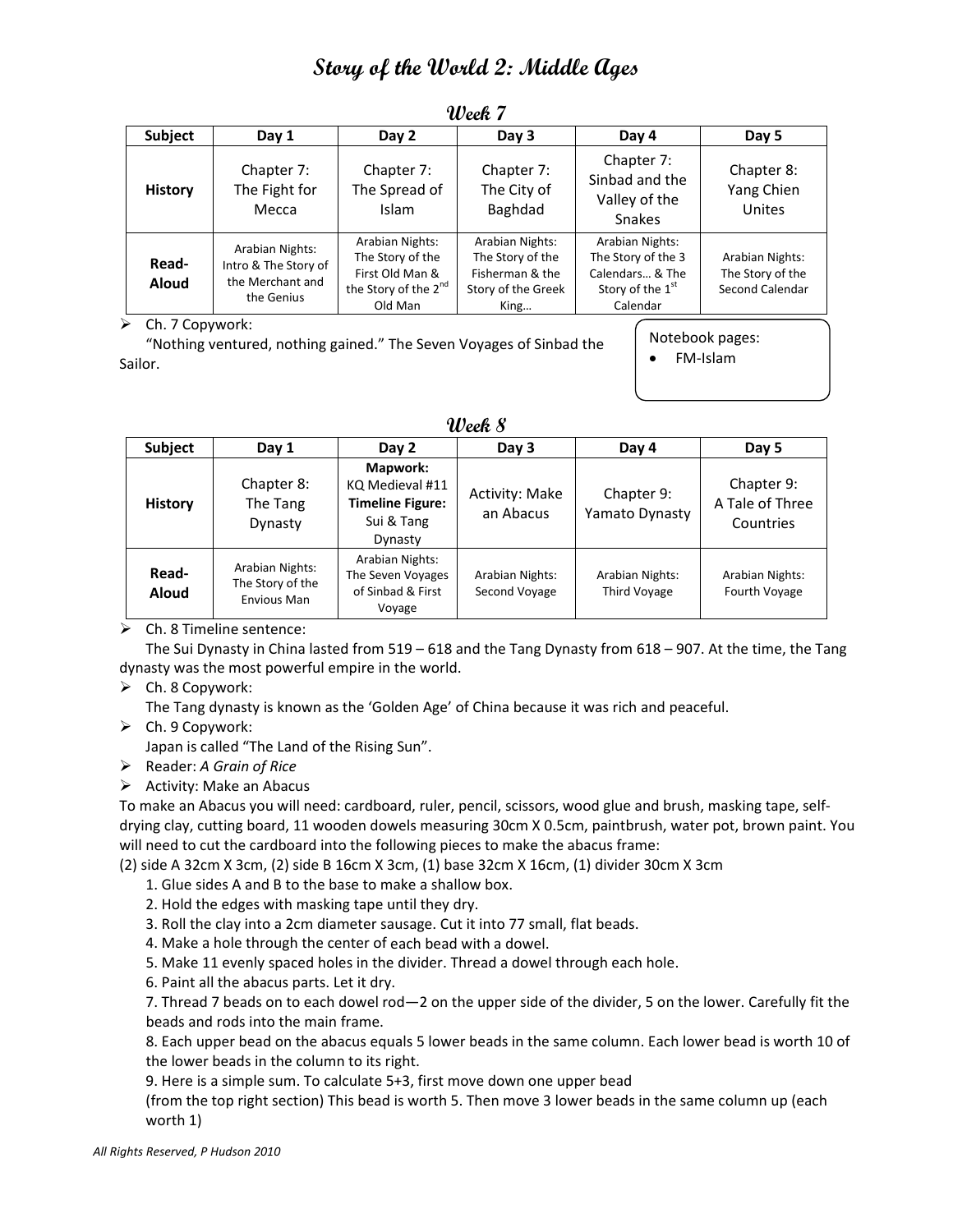| <b>Subject</b>        | Day 1                                                                     | Day 2                                              | Day 3                                       | Day 4                                                                                | Day 5                                                                   |
|-----------------------|---------------------------------------------------------------------------|----------------------------------------------------|---------------------------------------------|--------------------------------------------------------------------------------------|-------------------------------------------------------------------------|
| <b>History</b>        | Map work:<br>World Map-Trace<br>Asia<br><b>Timeline Figure:</b><br>Yamato | Chapter 10:<br>The First<br>People of<br>Australia | Chapter 10:<br>The Long<br>Journey          | Map work:<br>World Map-trace<br>Australia<br><b>Timeline Figure:</b><br>Maori people | Chapter 11:<br>Clovis, the Ex-<br><b>Barbarian</b>                      |
| Read-<br><b>Aloud</b> | Arabian Nights:<br>Fifth Voyage                                           | Arabian Nights:<br>Sixth Voyage                    | Arabian Nights:<br>Seventh & Last<br>Voyage | Arabian Nights:<br>Aladdin and the<br>Wonderful Lamp<br>(1 <sup>st</sup> half)       | Arabian Nights:<br>Aladdin and the<br>Wonderful Lamp<br>$(2^{nd}$ half) |

**Week 9**

Ch. 9 Timeline Sentence:

Ch. 10 Timeline Sentence:

The Yamato dynasty was established in Japan in 300 and lasted to 710.

Notebook pages: ● FM-Clovis

Notebook pages: • FM-The Franks

The first Maoris arrived in New Zealand in 800.

 $\triangleright$  Ch. 10 Copywork: The traditional life of the Aborigine is lived close to nature and they are taught, according to the Laws of the Dreamtime, to treat it with great respect.

Reader: *Little Pear*

**Week 10**

| <b>Subject</b>        | Day 1                                     | Day 2                                   | Day 3                                 | Day 4                                                   | Day 5                                |
|-----------------------|-------------------------------------------|-----------------------------------------|---------------------------------------|---------------------------------------------------------|--------------------------------------|
| <b>History</b>        | Chapter 11:<br>Four Tribes, One<br>Empire | <b>HMA: Clovis</b>                      | Chapter 12:<br>Islamic<br>Invasion    | <b>Timeline Figures:</b><br>Clovis &<br>Tarig bin Zavid | Chapter 13:<br>Charles The<br>Hammer |
| Read-<br><b>Aloud</b> | The Little Duke<br>Ch. 1 $(1st half)$     | The Little Duke<br>Ch. $1(2^{nd}$ half) | The Little Duke<br>Ch. 2 $(1st half)$ | The Little Duke<br>Ch. 2 $(2^{nd}$ half)                | The Little Duke<br>Ch.3              |

Ch. 11 Timeline sentence:

Clovis reigned over the Franks and the Merovingian dynasty from 485‐510.

 $\triangleright$  Ch. 11 Copywork:

Clovis, the leader of the Franks, united the battling peoples of Gaul into one empire in order to stand strong against the Huns.

 $\triangleright$  Ch. 12 Timeline sentence:

Tariq bin Ziyad led the conquest of Visigothic Hispania in 711.

 $\triangleright$  Ch. 12 Copywork:

Tariq Bin Ziyad was a Muslim commander in the Islamic Empire. He ordered his army to burn their own ships when they arrived to conquer Spain.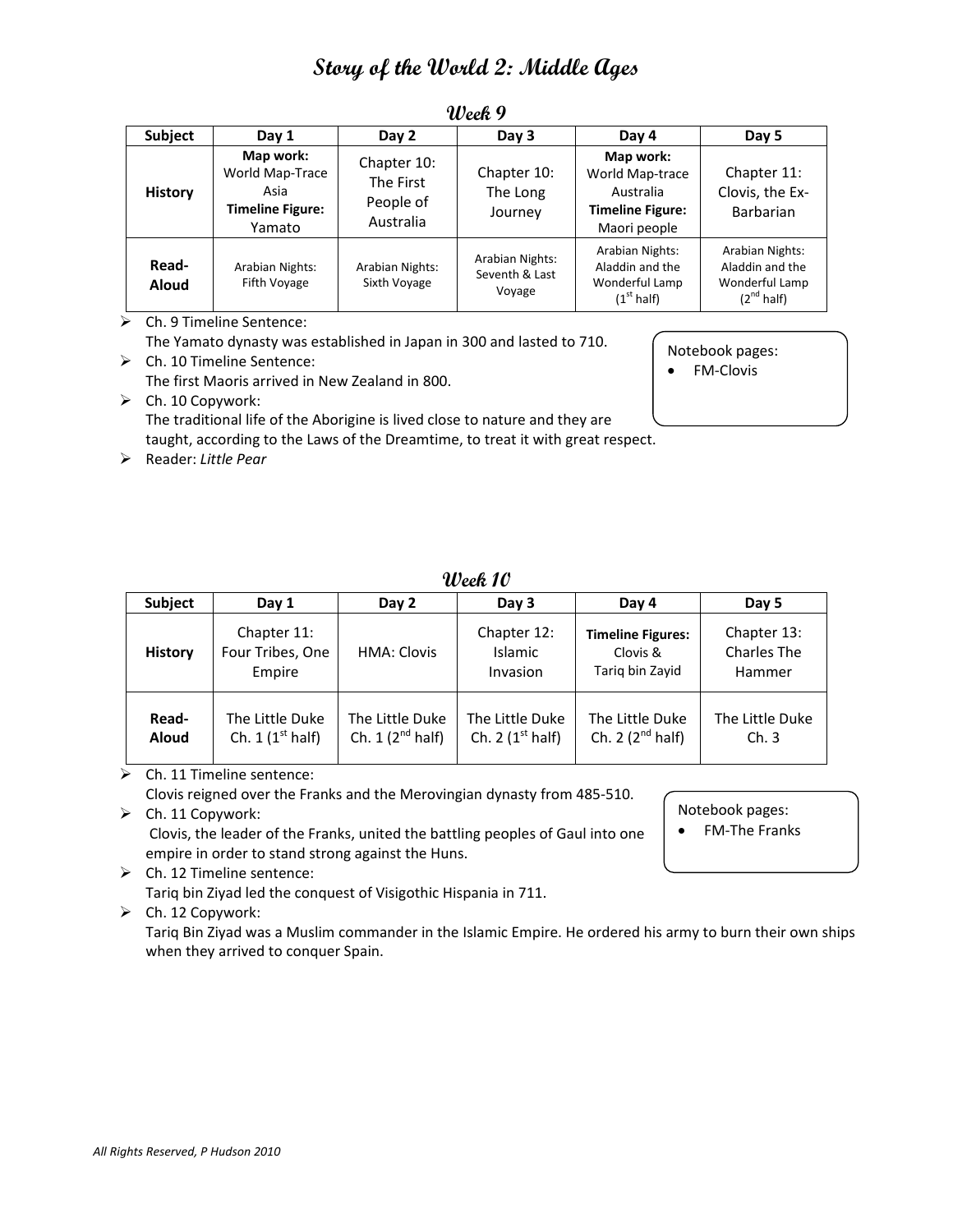| <b>Subject</b>        | Day 1                                 | Day 2                                    | Day 3                                 | Day 4                                                                                  | Day 5                   |
|-----------------------|---------------------------------------|------------------------------------------|---------------------------------------|----------------------------------------------------------------------------------------|-------------------------|
| <b>History</b>        | <b>HMA: Charles</b><br>Martel         | Chapter 13:<br>Charlemagne               | HMA:<br>Charlemagne                   | Map work:<br>KQ Medieval #4<br><b>Timeline Figure:</b><br>Coronation of<br>Charlemagne | Review &<br>Catch up    |
| Read-<br><b>Aloud</b> | The Little Duke<br>Ch. 4 $(1st half)$ | The Little Duke<br>Ch. 4 $(2^{nd}$ half) | The Little Duke<br>Ch. 5 $(1st half)$ | The Little Duke<br>Ch. 5 $(2^{nd}$ half)                                               | The Little Duke<br>Ch.6 |

### **Week 11**

Ch. 13 Timeline Sentence:

Charlemagne unified most of Europe under his rule. While attending Mass in Rome, he was unexpectedly crowned "Emperor of the Romans" by Pope Leo III in 800

Notebook pages:

- FM‐Charles Martel
- FM‐Charlemagne

 $\triangleright$  Ch. 13 Copywork:

Charlemagne was known as the "Emperor of the Romans" because his empire grew from his valiant efforts.

| <b>Subject</b>        | Day 1                                 | Day 2                        | Day 3                            | Day 4                       | Day 5                                                                                                          |
|-----------------------|---------------------------------------|------------------------------|----------------------------------|-----------------------------|----------------------------------------------------------------------------------------------------------------|
| <b>History</b>        | Chapter 14:<br>The Viking<br>Invasion | Chapter 14:<br>Eric the Red  | Chapter 14:<br>The Norse<br>Gods | HMA: Rollo the<br>Viking    | Chapter 14: Thor &<br>the Giant King<br>Map work:<br>KQ Medieval #3<br><b>Timeline Figure:</b><br>Leif Ericson |
| Read-<br><b>Aloud</b> | <b>Viking Tales</b><br>Intro & Ch. 1  | <b>Viking Tales</b><br>Ch. 2 | <b>Viking Tales</b><br>Ch.3      | <b>Viking Tales</b><br>Ch.4 | <b>Viking Tales</b><br>Ch.5                                                                                    |

**Week 12**

Ch. 14 Timeline Sentence:

The Norse explorer, Leif Ericson sailed to North America in1000

- $\triangleright$  Ch. 14 Copywork: Viking ships were long and narrow, with fearsome dragons' heads on their fronts to frighten enemies. They were made with flat bottoms which could
- Reader: *Eric the Red and Leif the Lucky* & *Viking Adventure*
- $\triangleright$  Activity: Write your name in Viking Runes (http://www.pbs.org/wgbh/nova/vikings/runes.html) OR Make Ponnukokur (Iceland pancakes)
	- You will need: 3 eggs, 2 cups milk, 1 cup flour, 1/2 tsp. salt, 1/2 tsp. vanilla, 1 tbsp. sugar, 4 tbsp. butter 1.Combine all ingredients in electric blender; blend for a few seconds. Heat 6 or 8 inch Teflon sauté pan.
	- 2. Butter slightly. Pour in 2 tbsp. butter. Tilt pan to coat bottom of pan.
	- 3. Fry until lightly browned, turn.
	- 4. Keep warm in folded towel in warm oven.

be sailed right up onto the sand of a beach.

5. Serve with fresh fruit.

### Notebook pages:

- Eric the Red
- Leif Ericson
- FM-Rollo of
- Normandy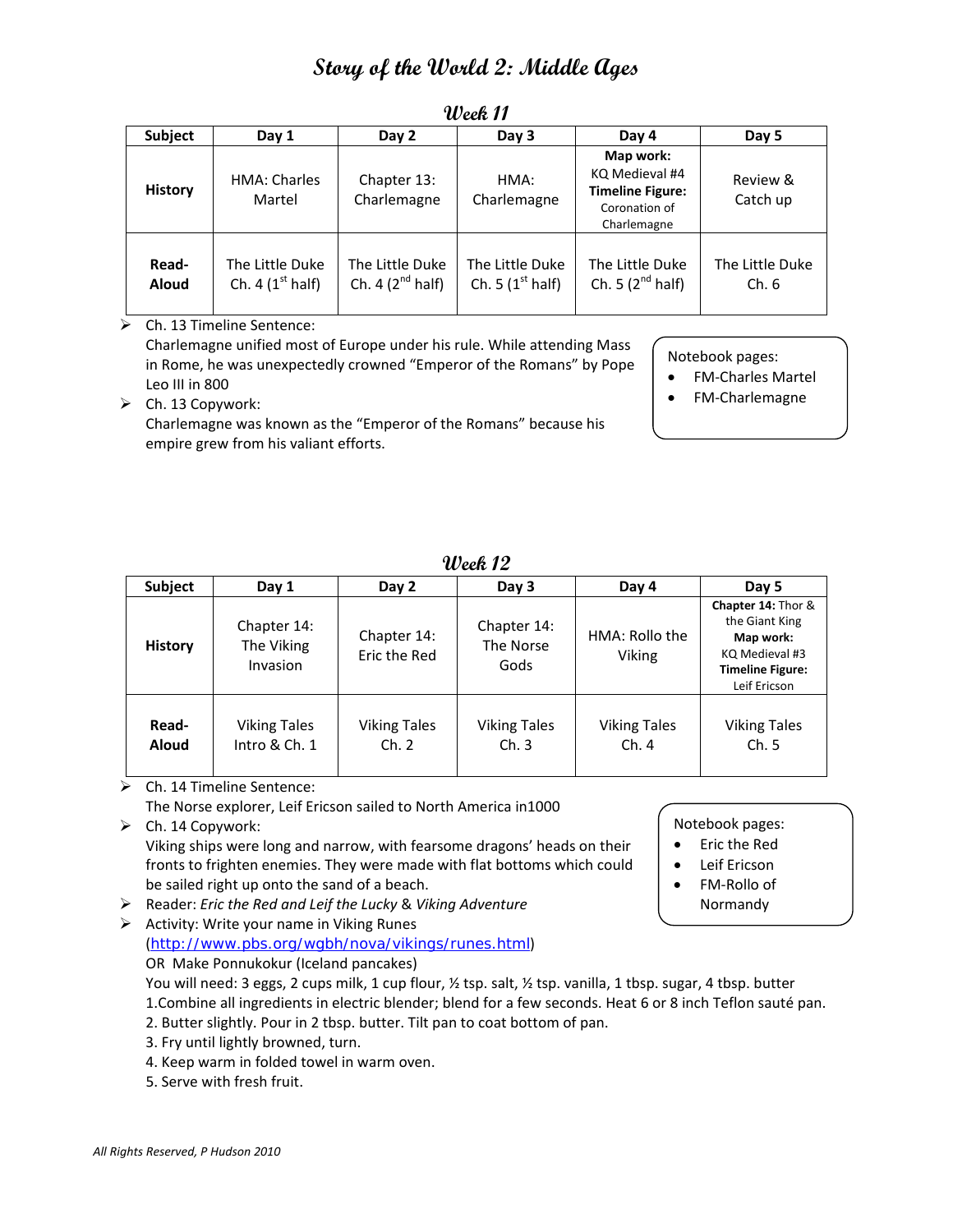| <b>Subject</b>        | Day 1                                   | Day 2                              | Day 3                                                                   | Day 4                                | Day 5                                                                                |
|-----------------------|-----------------------------------------|------------------------------------|-------------------------------------------------------------------------|--------------------------------------|--------------------------------------------------------------------------------------|
| <b>History</b>        | Chapter 15:<br>Viking Invade<br>England | Chapter 15:<br>Alfred the<br>Great | HMA: Alfred<br>the Great<br><b>Timeline Figure:</b><br>Alfred the Great | Chapter 15:<br>Battle of<br>Hastings | HMA: William the<br>Conqueror<br><b>Timeline Figure:</b><br>William the<br>Conqueror |
| Read-<br><b>Aloud</b> | <b>Viking Tales</b><br>Ch.6             | <b>Viking Tales</b><br>Ch.7        | <b>Viking Tales</b><br>Ch.8                                             | <b>Viking Tales</b><br>Ch.9          | <b>Viking Tales</b><br>Ch. 10 & 11                                                   |

### **Week 13**

Ch. 15 Timeline Sentence:

"Then began I...to turn into English the book that is named in Latin Pastoralis...one-while word for word, another-while meaning for meaning." Alfred the Great  $\triangleright$  Ch. 15 Copywork:

Notebook pages:

- FM‐Alfred the Great
- FM‐William I of
- England

‐King Alfred the Great, from the royal house of Wessex, came to the English throne in 871 and reigned to his death in 899.

‐William of Normandy crossed the English Channel from France and defeated British King Harold II at the Battle of Hastings in1066. William was crowned King of England, and became known as William the Conqueror.

Reader: finish *Viking Adventure*

| <b>Subject</b>        | Day 1                                  | Day 2                         | Day 3                               | Day 4                                | Day 5                                          |
|-----------------------|----------------------------------------|-------------------------------|-------------------------------------|--------------------------------------|------------------------------------------------|
| <b>History</b>        | Chapter 16:<br>The English<br>Language | Chapter 16:<br>Serfs & Nobles | Chapter 16:<br><b>Stone Castles</b> | Activity:<br>Make your own<br>Castle | Chapter 17:<br>The English<br>Code of Chivalry |
| Read-<br><b>Aloud</b> | Castle Diary<br>Pg. 5-15               | Castle Diary<br>Pg. 16-26     | Castle Diary<br>Pg. 27-37           | Castle Diary<br>Pg. 38-48            | Castle Diary<br>Pg. 49-60                      |

 $\triangleright$  Ch. 16 Copywork:

The very first "English" was the language spoken by the Angles and Saxons when they first invaded England. It then borrowed and mixed words from other languages, such as Celtic, Latin, Greek, Scandinavian, and French.

 $\triangleright$  Activity: Make your own castle: http://www.stormthecastle.com/paper‐castle/make‐a‐cardboard‐ castle.htm

Notebook pages:

- DLMW‐Knight's Armor
- DLMW‐Knight's School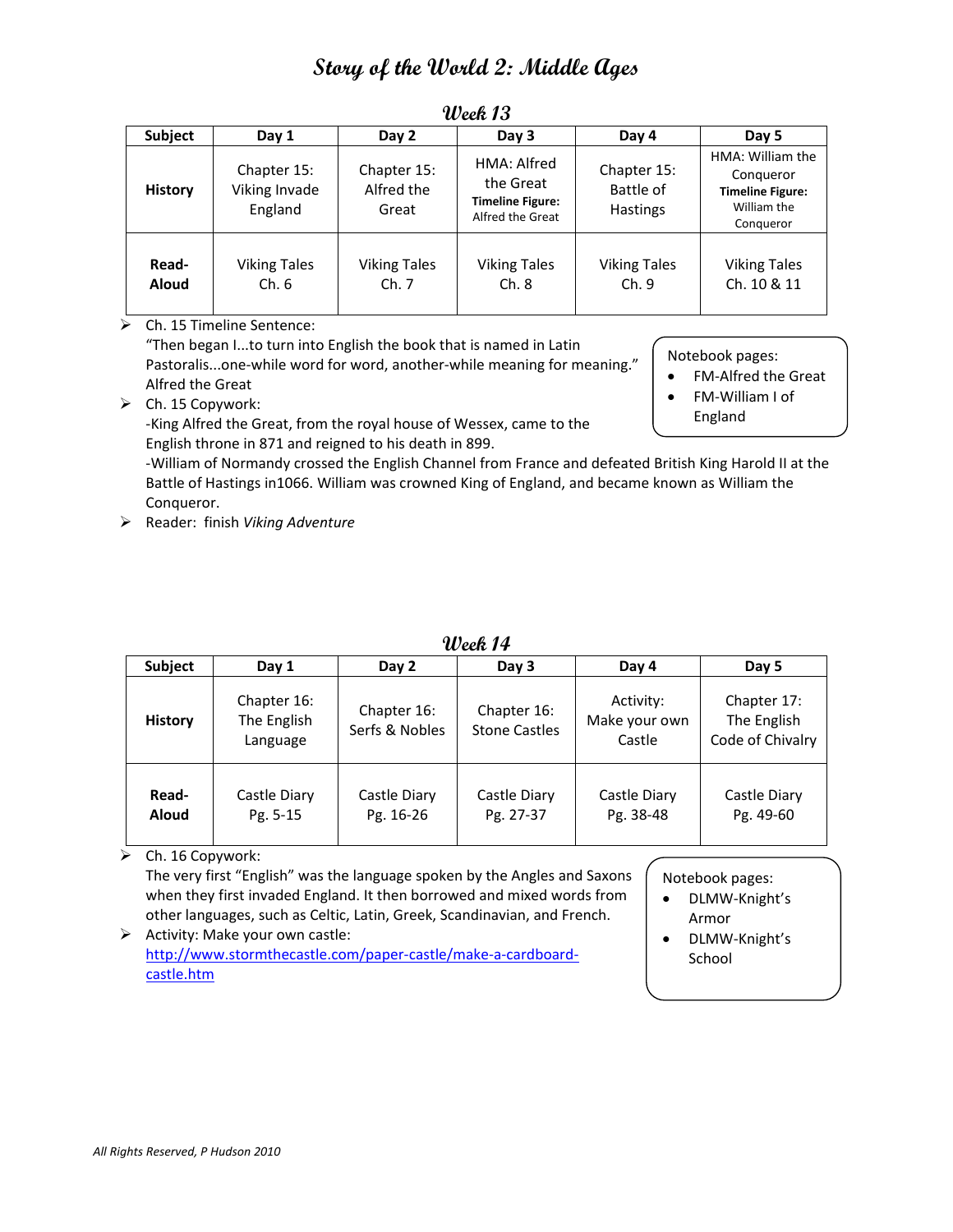| <b>Subject</b>        | Day 1                                      | Day 2                              | Day 3                              | Day 4                                     | Day 5                                   |
|-----------------------|--------------------------------------------|------------------------------------|------------------------------------|-------------------------------------------|-----------------------------------------|
| <b>History</b>        | Activity:<br>Make your own<br>Coat of Arms | Chapter 17:<br>The Samurai         | Rise of the<br>Samurai             | Chapter 18:<br>A Command<br>from the Pope | Chapter 18:<br>Recapturing<br>Jerusalem |
| Read-<br><b>Aloud</b> | A Door in the<br>Wall<br>pg. 7-17          | A Door in the<br>Wall<br>pg. 18-25 | A Door in the<br>Wall<br>pg. 26-31 | A Door in the<br>Wall<br>pg. 32-41        | A Door in the<br>Wall<br>pg. 42-52      |

**Week 15**

 $\triangleright$  Ch. 17 Copywork:

Samurai were elite Japanese warriors‐ self‐disciplined, honorable, and brave. They were fierce and yet also graceful enough to dance beautifully as well.

 $\triangleright$  Activity: Make your own coat of arms http://www.yourchildlearns.com/megamaps/heraldry\_shield.html (online only) http://homepage.mac.com/mseffie/handouts/heraldry.html (actual

directions)

Notebook pages:

- FM-Holy Roman Empire
- FM‐Pope Urban II
- FM‐The Crusades

**Week 16**

| www.c                 |                                        |                                    |                                    |                                     |                                                                                                          |
|-----------------------|----------------------------------------|------------------------------------|------------------------------------|-------------------------------------|----------------------------------------------------------------------------------------------------------|
| <b>Subject</b>        | Day 1                                  | Day 2                              | Day 3                              | Day 4                               | Day 5                                                                                                    |
| <b>History</b>        | Chapter 18:<br>Saladin of<br>Jerusalem | Chapter 18:<br>El Cid              | HMA: The Cid                       | HMA: Peter the<br>Hermit            | Activity: Make a<br>Crusader's Flag<br>Mapwork:<br>KQ Medieval #8<br><b>Timeline Figure:</b><br>Crusades |
| Read-<br><b>Aloud</b> | A Door in the<br>Wall<br>pg. 53-61     | A Door in the<br>Wall<br>pg. 62-75 | A Door in the<br>Wall<br>pg. 76-85 | A Door in the<br>Wall<br>pg. 86-103 | A Door in the<br>Wall<br>pg. 104-121                                                                     |

 $\triangleright$  Ch. 18 Timeline Sentence:

Pope Urban II called on Christian leaders to free the Holy Land from the Muslims and launched the first Crusade in1096.

 $\triangleright$  Ch. 18 Copywork:

The Crusades began when the Pope sent knights to recapture the holy city of Jerusalem from the Islamic empire so that Christian pilgrims could visit it again.

Notebook pages:

- FM‐Saladin
- FM‐The Sid
- FM‐Peter the Hermit

 $\triangleright$  Activity: Make a Crusader's Flag

You will need one sheet of red felt, one sheet of white and a small wooden dowel. Cut a cross out of the red felt. Glue it to the center of the white felt. Wrap the short end of the white felt onto the dowel, glue and let dry. Your flag is ready!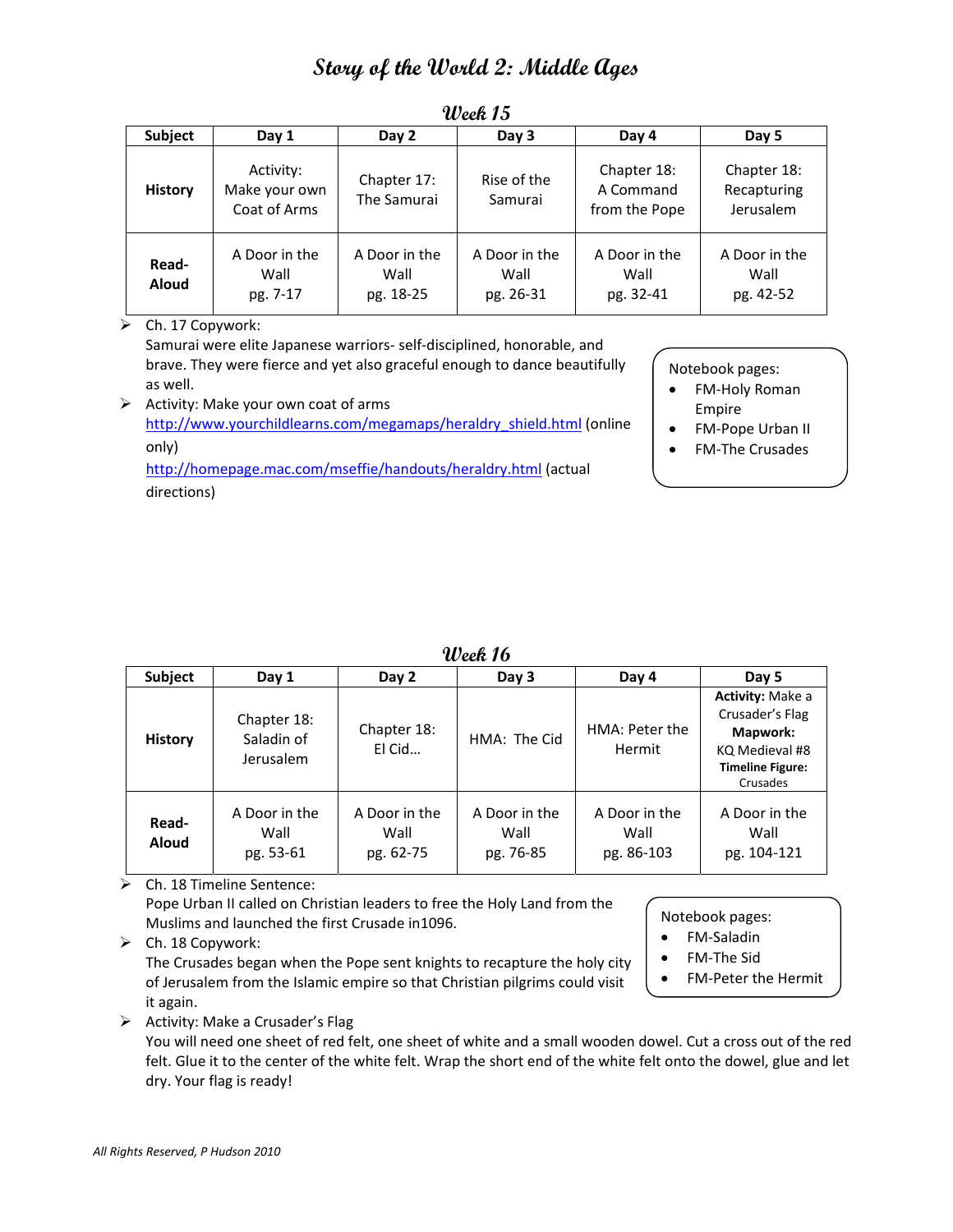| <b>Subject</b>        | Day 1                                   | Day 2                                                | Day 3                                                                     | Day 4                                                                  | Day 5                     |
|-----------------------|-----------------------------------------|------------------------------------------------------|---------------------------------------------------------------------------|------------------------------------------------------------------------|---------------------------|
| <b>History</b>        | Chapter 19:<br>Richard the<br>Lionheart | Chapter 19:<br>Jack Lackland &<br>the Magna<br>Carta | Mapwork:<br>KQ Medieval #10<br><b>Timeline Figure:</b><br>The Magna Carta | Read HMA:<br>Magna Carta<br>Research the<br>Magna Carta<br>(see below) | Chapter 19:<br>Robin Hood |
| Read-<br><b>Aloud</b> | Robin Hood<br>Ch. 1                     | Robin Hood<br>Ch. 2                                  | Robin Hood<br>Ch.3                                                        | Robin Hood<br>Ch.4                                                     | Robin Hood<br>Ch.5        |

**Week 17**

 Ch. 19 Timeline Sentence: King John of England signed the Magna Carta, the Great Charter of English rights in1215.  $\triangleright$  Ch. 19 Copywork: "No free man shall be taken or imprisoned or dispossessed, or outlawed or

exiled...except by the lawful judgment of his peers or by the law of the

Notebook pages:

- FM‐Richard I of England
- FM‐Magna Carta

land." Magna Carta  $\triangleright$  Research the Magna Carta using this website: http://www.bl.uk/treasures/magnacarta/index.html

Reader: *The Minstrel in the Tower*

| Week 18 |  |
|---------|--|
|---------|--|

| Subject               | Day 1                                        | Day 2                                     | Day 3                       | Day 4                                             | Day 5                                                                  |
|-----------------------|----------------------------------------------|-------------------------------------------|-----------------------------|---------------------------------------------------|------------------------------------------------------------------------|
| <b>History</b>        | Chapter 20:<br>The Scattering<br>of the Jews | Chapter 20:<br>A Tale of the<br>Diasporia | Chapter 21:<br>Genghis Khan | Chapter 21:<br>The Mongol<br>Conquest of<br>China | Mapwork:<br>KQ Medieval #12<br><b>Timeline Figure:</b><br>Genghis Khan |
| Read-<br><b>Aloud</b> | Robin Hood<br>Ch.6                           | Robin Hood<br>Ch.7                        | Robin Hood<br>Ch. 8         | Robin Hood<br>Ch.9                                | Robin Hood<br>Ch. 10                                                   |

Ch. 21 Timeline Sentence:

Genghis Khan crossed the Wall of China and conquered Peking in1214.

 $\triangleright$  Ch. 20 Copywork: The Roman army attacked Jerusalem and destroyed the Temple in order to put down a Jewish rebellion. In order to keep the Jews from rebelling

again, they scattered the Jews all through the Roman empire.

 $\triangleright$  Ch. 21 Copywork:

Genghis Khan united the many Mongol tribes of the mountains north of China and charged south with them against China. He destroyed everything in his path and killed those who didn't follow him.

Notebook pages:

FM‐Genghis Khan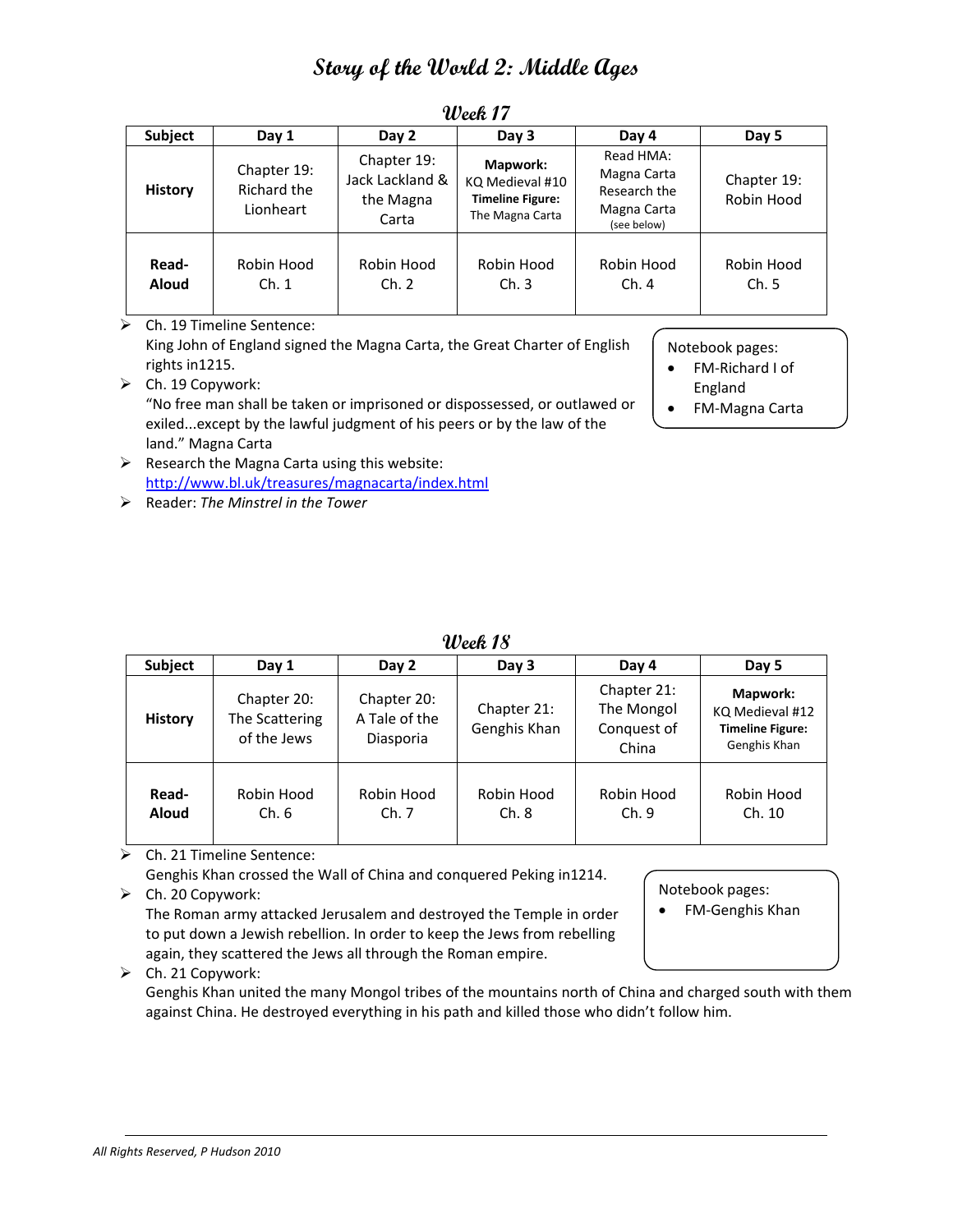| <b>Subject</b>        | Day 1                                      | Day 2                                                      | Day 3                                                       | Day 4                                                                                         | Day 5                                             |
|-----------------------|--------------------------------------------|------------------------------------------------------------|-------------------------------------------------------------|-----------------------------------------------------------------------------------------------|---------------------------------------------------|
| <b>History</b>        | Chapter 22:<br>Marco Polo<br>Goes to China | Chapter 22:<br>The Forbidden<br>City of the<br><b>Ming</b> | HMA: Marco<br>Polo<br><b>Timeline Figure:</b><br>Marco Polo | <b>Activity:</b><br>Make a Compass<br><b>Mapwork:</b><br><b>Trace Marco</b><br>Polo's journey | Chapter 23: The<br>Rus Comes to<br>Constantinople |
| Read-<br><b>Aloud</b> | Kildee House<br>Ch.1                       | Kildee House<br>Ch. 2                                      | Kildee House<br>Ch.3                                        | Kildee House<br>Ch.4                                                                          | Kildee House<br>Ch.5                              |

#### **Week 19**

#### $\triangleright$  Ch. 22 Timeline Sentence:

Marco Polo, his father and uncle took three years to reach China in 1275. They traveled along the silk route.

Notebook pages:

FM‐Marco Polo

 $\triangleright$  Ch. 22 Copywork:

Exploring China was difficult, dangerous and time consuming for early Europians. They were fascinated with the gold, cloves and ginger, beautiful flowers, wine, rugs, and mysterious silk cloth that came from the mysterious east.

#### $\triangleright$  Activity: Make a compass (http://www.howstuffworks.com/compass1.htm)

If you don't have a compass, you can create your own in much the same way people did hundreds of years ago. To create your own compass, you will need the following materials:

- A needle or some other wire-like piece of steel (a straightened paper clip, for example)
- Something small that floats such as a piece of cork, the bottom of a Styrofoam coffee cup, a piece of plastic or the cap from a milk jug
- A dish, preferably a pie plate, 9 to 12 inches (23 30 cm) in diameter, with about an inch (2.5 cm) of water in it

The first step is to **turn the needle into a magnet**. The easiest way to do this is with another magnet -- stroke the magnet along the needle 10 or 20 times as shown below.

Place your float in the middle of your dish of water and place your needle on it.

The "float on water" technique is an easy way to create a nearly frictionless bearing. Center your magnetic needle on the float. It very slowly will point toward north. You have created a compass!

| <b>Subject</b>        | Day 1                                                                                             | Day 2                                             | Day 3                                           | Day 4                                   | Day 5                                                                                        |  |
|-----------------------|---------------------------------------------------------------------------------------------------|---------------------------------------------------|-------------------------------------------------|-----------------------------------------|----------------------------------------------------------------------------------------------|--|
| <b>History</b>        | Chapter 23:<br>Ivan the Great &<br>Ivan the Terrible<br><b>Timeline Figure:</b><br>Ivan the Great | Chapter 24:<br>The Ottoman<br><b>Turks Attack</b> | Chapter 24:<br>The Capture of<br>Constantinople | Chapter 24:<br>Suleiman the<br>Lawgiver | Mapwork:<br>KQ Medieval #14<br><b>Timeline Figure:</b><br>Ottomans capture<br>Constantinople |  |
| Read-<br><b>Aloud</b> | Kildee House<br>Ch. 6 $(1st half)$                                                                | Kildee House<br>Ch. $6(2^{nd}$ half)              | Kildee House<br>Ch.7                            | Kildee House<br>Ch. 8                   | Kildee House<br>Ch.9                                                                         |  |

| Week 20 |  |
|---------|--|
|---------|--|

 $\triangleright$  Ch. 23 Timeline Sentence:

Ivan the Great became the ruler of Russia in 1462.

 $\triangleright$  Ch. 23 Copywork:

1. Ivan the Great united many of the previously autonomous provinces and succeeded in freeing Russia from the Mongols (Tatars).

2. Ivan the Terrible was the first Grand Prince to have himself officially crowned tsar, and treated his people with cruelty

Ch. 24 Timeline Sentence:

The Ottoman Turks captures Constantinople in 1453.

 $\triangleright$  Ch. 24 Copywork:

"I who am Sultan of Sultans, the sovereign of sovereigns,...the shadow of God on earth, the Sultan lord of the White Sea and of the Black Sea..." Suleiman the Magnificent

*All Rights Reserved, P Hudson 2010*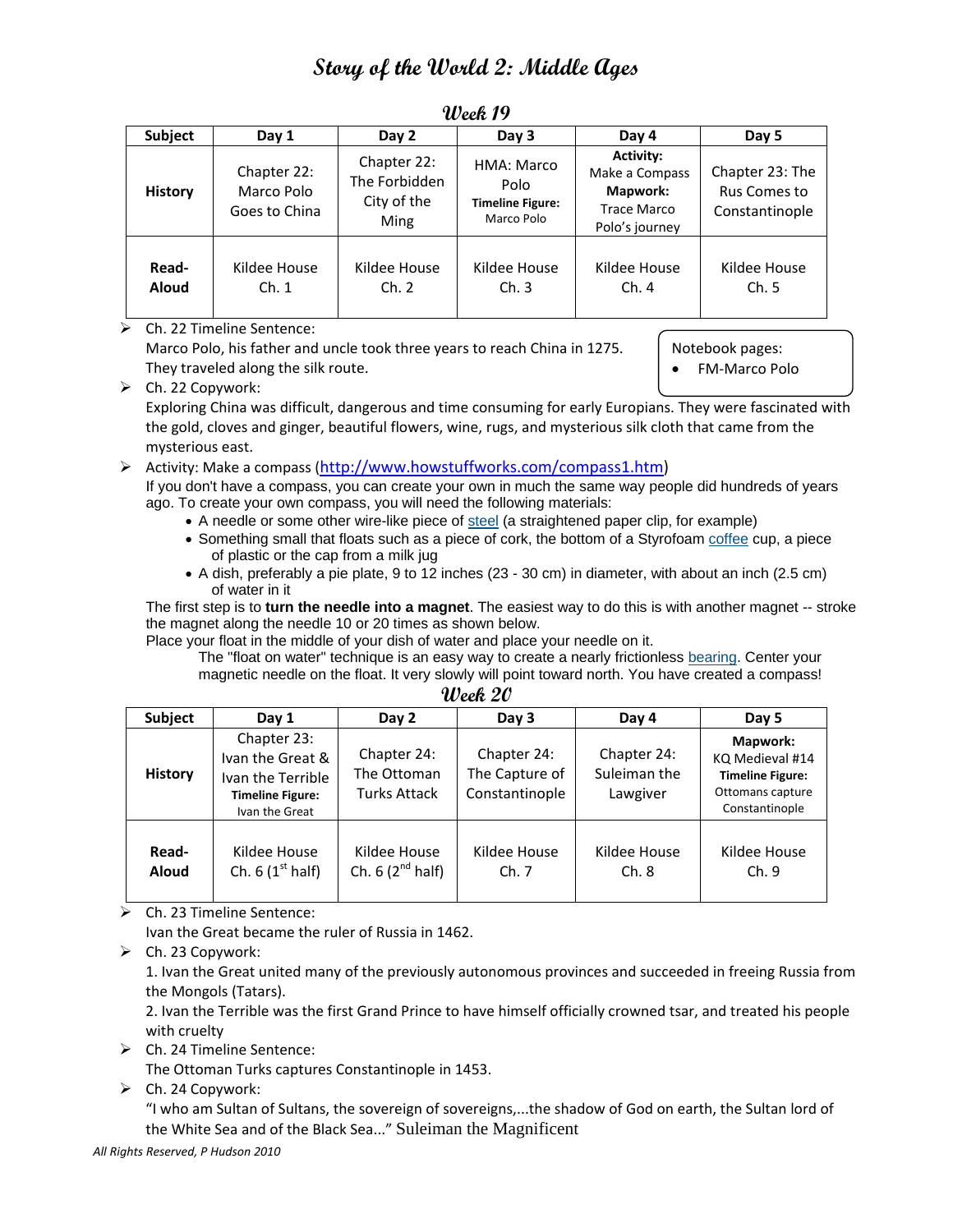| Subject               | Day 1                     | Day 2                                 | Day 3                                                                     | Day 4                                                    | Day 5                      |
|-----------------------|---------------------------|---------------------------------------|---------------------------------------------------------------------------|----------------------------------------------------------|----------------------------|
| <b>History</b>        | Chapter 25:<br>The Plague | Chapter 25:<br>A New Way of<br>Living | Mapwork:<br>KQ Medieval #16<br><b>Timeline Figure:</b><br>The Black Death | Chapter 26:<br>Henry V and the<br>Battle of<br>Agincourt | Chapter 26:<br>Joan of Arc |
| Read-<br><b>Aloud</b> | Kildee House<br>Ch. 10    | Kildee House<br>Ch. 11                | Kildee House<br>Ch. 12                                                    | Kildee House<br>Ch. 13                                   | Kildee House<br>Ch. 14     |

### **Week 21**

Ch. 25 Timeline Sentence:

The Black Death is sometimes called the worst disaster in history. It was caused by an illness called the bubonic plague that spread through Asia and Europe in the mid 1400's.

Notebook pages:

- FM-Henry V
- FM‐Joan of Arc

 $\triangleright$  Ch. 25 Copywork:

"Many died daily or nightly in the public streets: many others died at home." Giovanni Boccaccio

| Subject        | Day 1                             | Day 2                                                                 | Day 3                                                                              | Day 4                                      | Day 5                                                   |  |  |
|----------------|-----------------------------------|-----------------------------------------------------------------------|------------------------------------------------------------------------------------|--------------------------------------------|---------------------------------------------------------|--|--|
| History        | HMA: Joan of<br>Arc               | Mapwork:<br>KQ Medieval #15<br><b>Timeline Figure:</b><br>Joan of Arc | Chapter 27: The<br>War of the Roses<br><b>Timeline Figure:</b><br>The War of Roses | Chapter 27:<br>The Princes in<br>the Tower | Chapter 28:<br>Ferdinand and<br>Isabella unite<br>Spain |  |  |
| Read-<br>Aloud | The Secret<br>Garden<br>Ch. 1 & 2 | The Secret<br>Garden<br>Ch.3                                          | The Secret<br>Garden<br>Ch.4                                                       | The Secret<br>Garden<br>Ch. 5 & 6          | The Secret<br>Garden<br>Ch.7 & 8 & 8                    |  |  |

### **Week 22**

 $\triangleright$  Ch. 26 Timeline Sentence:

St. Joan of Arc was burned at the stake in1431.

 $\triangleright$  Ch. 26 Copywork:

"One life is all we have and we live it as we believe in living it. But to sacrifice what you are and to live without belief, that is a fate more terrible than dying." Joan of Arc

- Notebook pages:
- FM‐Ferdinand II of Aragon
- Isabella Castile

Ch. 27 Timeline Sentence:

The Wars of the Roses between the houses of Lancaster and York took place between 1455 and 1487.

 $\triangleright$  Ch. 27 Copywork:

The War of the Roses was fought between two branches of the Plantagenet family, the Houses of Lancaster and York. The wars were named after the emblems of the contending parties: the white rose of York and the red of Lancaster.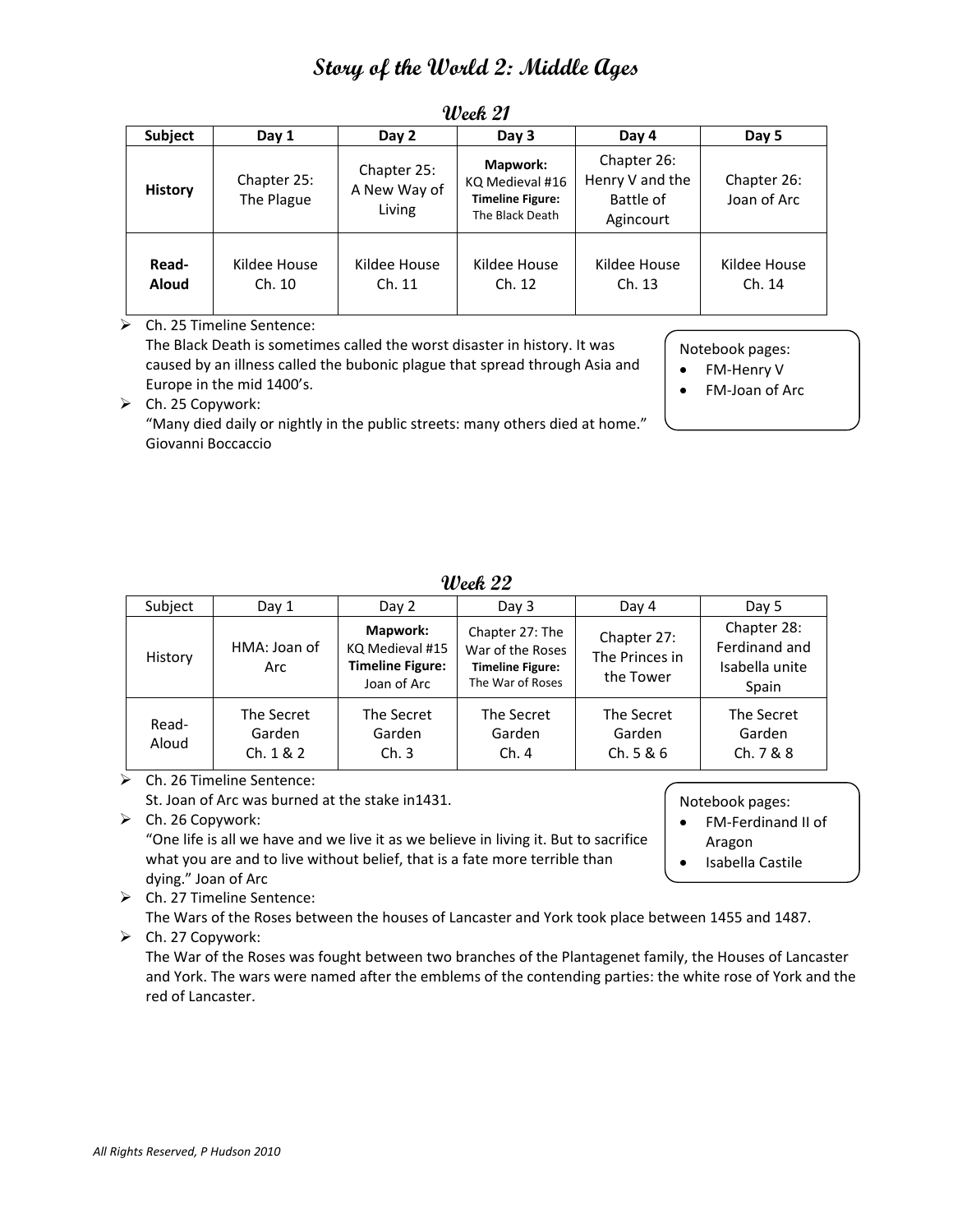| Subject               | Day 1                                 | Day 2                                                                                   | Day 3                               | Day 4                                | Day 5                             |
|-----------------------|---------------------------------------|-----------------------------------------------------------------------------------------|-------------------------------------|--------------------------------------|-----------------------------------|
| <b>History</b>        | Chapter 28:<br>Henry the<br>Navigator | Mapwork: (blank)<br>KQ Medieval #9<br><b>Timeline Figure:</b><br>Henry the<br>Navigator | Chapter 29:<br>Gold, Salt,<br>Ghana | Chapter 29:<br>Mansa Musa of<br>Mali | Chapter 29: The<br>Songhay Empire |
| Read-<br><b>Aloud</b> | The Secret<br>Garden<br>Ch.9          | The Secret<br>Garden<br>Ch. 10                                                          | The Secret<br>Garden<br>Ch. 11 & 12 | The Secret<br>Garden<br>Ch. 13       | The Secret<br>Garden<br>Ch. 14    |

**Week 23**

 Ch. 28 Timeline Sentence: Prince Henry was called the Navigator because he encouraged Portuguese Sailors to explore the coast of Africa.

Notebook pages:

• FM-Henry the Navigator

 $\triangleright$  Ch. 28 Copywork: Ferdinand II and wife Isabella drove non-Christians from Spain with threats of imprisonment, torture, or death in order to establish Spain as Catholic.

**Week 24**

| <b>Subject</b>        | Day 1                                                                       | Day 2                                | Day 3                                                             | Day 4                                         | Day 5                                            |
|-----------------------|-----------------------------------------------------------------------------|--------------------------------------|-------------------------------------------------------------------|-----------------------------------------------|--------------------------------------------------|
| <b>History</b>        | Mapwork: (blank)<br>KQ Medieval #6<br><b>Timeline Figure:</b><br>Mansa Musa | Chapter 30:<br>The Moghul<br>Dynasty | Chapter 30:<br>Akhbar<br><b>Timeline Figure:</b><br>Prince Akhbar | TCOO:<br>Chapter 2: The<br>Sea of<br>Darkness | TCOO:<br>Chapter 3: How<br><b>Columbus Fared</b> |
| Read-<br><b>Aloud</b> | The Secret<br>Garden<br>Ch. 15 & 16                                         | The Secret<br>Garden<br>Ch. 17 & 18  | The Secret<br>Garden<br>Ch. 19                                    | The Secret<br>Garden<br>Ch. 20                | The Secret<br>Garden<br>Ch. 21                   |

 $\triangleright$  Ch. 29 Timeline Sentence: Mansa Musa ruled Mali from 1312 to 1337.

 $\triangleright$  Ch. 29 Copywork: Mansa Musa strengthened Islam and promoted education, trade, and commerce in Mali. Because of Mansa Musa, Europeans knew about the West African country of Mali.

Ch. 30 Timeline Sentence:

Akbar was the grandson of Babur, who founded the Mogul Empire.

 $\triangleright$  Ch. 30 Copywork:

A muslim prince named Babur, a descendent of Genghis Khan, invaded and conquered India and named himself its emperor. He allowed the people to practice their own religion, made sure laws were enforced, and encouraged children to go to school.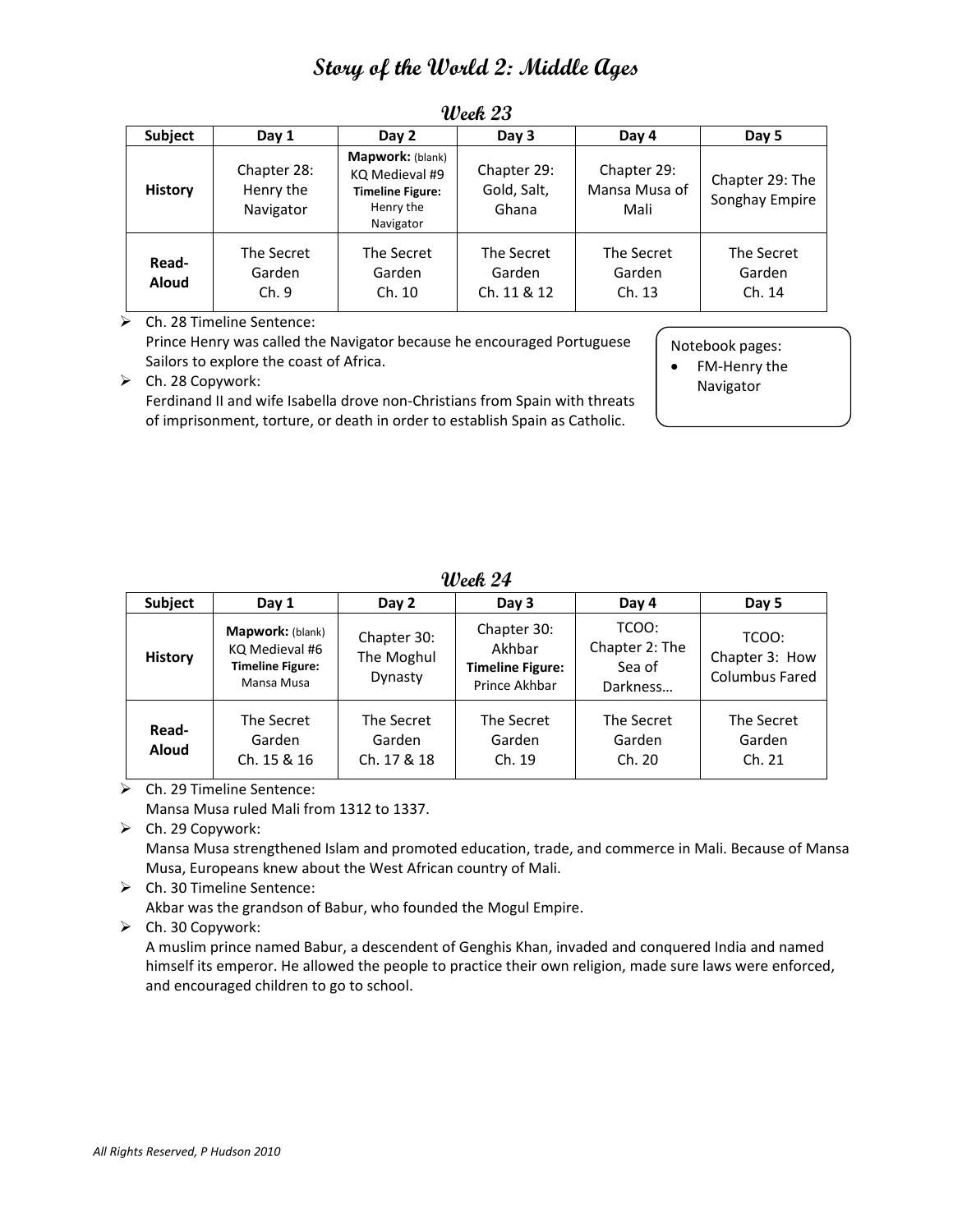| Subject               | Day 1                                                                        | Day 2                                                                                 | Day 3                                           | Day 4                                           | Day 5                          |
|-----------------------|------------------------------------------------------------------------------|---------------------------------------------------------------------------------------|-------------------------------------------------|-------------------------------------------------|--------------------------------|
| <b>History</b>        | Chapter 31:<br>Christopher<br>Columbus<br><b>Mapwork:</b><br>KQ Medieval #17 | HMA:<br>Christopher<br>Columbus<br><b>Timeline Figure:</b><br>Christopher<br>Columbus | TCOO:<br>Chapter 4: How<br>Columbus<br>Returned | TCOO:<br>Chapter 5: How<br>America Was<br>Named | Pedro's Journal<br>pg. 1-10    |
| Read-<br><b>Aloud</b> | The Secret<br>Garden<br>Ch. 22                                               | The Secret<br>Garden<br>Ch. 23                                                        | The Secret<br>Garden<br>Ch. 24                  | The Secret<br>Garden<br>Ch. 25 & 26             | The Secret<br>Garden<br>Ch. 27 |

**Week 25**

Ch. 31 Timeline Sentence:

In October of 1492, Columbus landed in the New World.

 $\triangleright$  Ch. 31 Copywork:

"I believe that this is a very great continent which until today has been unknown." Christopher Columbus

Reader: *Christopher Columbus*



\*picture is from www.wikipedia.org

Notebook pages:

 FM‐Christopher Columbus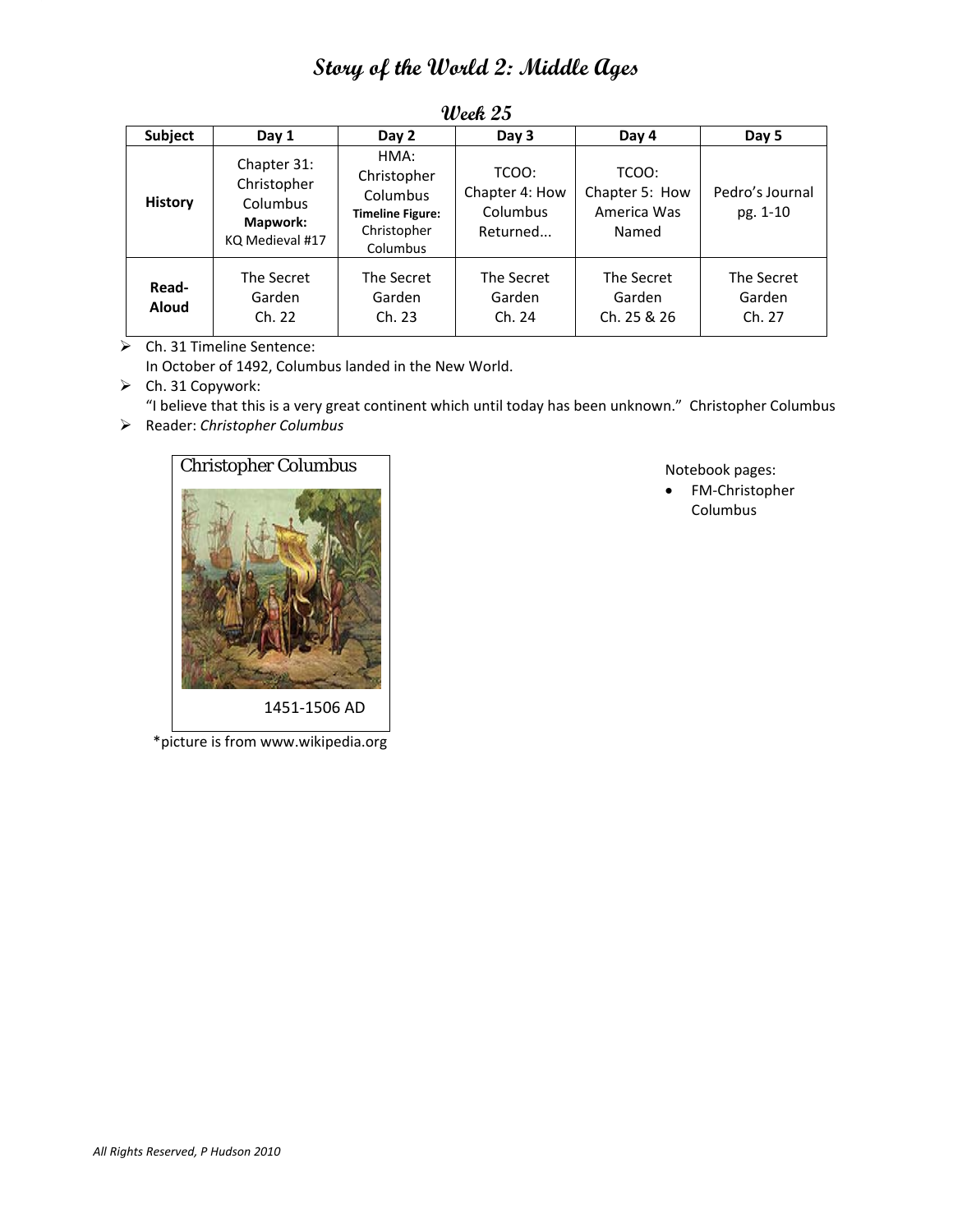| <b>Subject</b>        | Day 1                                             | Day 2                                   | Day 3                                           | Day 4                           | Day 5                                             |
|-----------------------|---------------------------------------------------|-----------------------------------------|-------------------------------------------------|---------------------------------|---------------------------------------------------|
| <b>History</b>        | Pedro's Journal<br>pg. 10-21                      | Pedro's Journal<br>pg. 21-31            | Pedro's Journal<br>pg. 31-41                    | Pedro's Journal<br>pg. 42-52    | Pedro's Journal<br>pg. 52-62                      |
| Read-<br><b>Aloud</b> | Stories from<br>Dante: Dante &<br><b>Beatrice</b> | Stories from<br>Dante: Dante's<br>Exile | Stories from<br>Dante: Dante's<br>Dream Journey | Stories from<br>Dante: The Gate | Stories from<br>Dante: The<br><b>Green Meadow</b> |

### **Week 26**

 Activity: Make your Own Nina, Pinta and Santa Maria (egg‐cup ships) From here: http://crafts.kaboose.com/egg-cup-ships.html

### **What you'll need:**

- 3 cardboard egg cups
- Brown acrylic craft paint
- Paintbrush
- ¼ cup modeling clay or play dough
- 6 toothpicks
- 1 sheet white paper
- **•** Scissors
- White craft glue

#### **How to make it:**

- 1. Paint the egg cups inside and out with brown paint. Set aside to dry.
- 2. Cut sails from white paper. You will need 6 large sails (1.5" x 1") and 18 small sails (.5" x .75").
- 3. Set aside three of the toothpicks for the large sails. Break or cut the other three toothpicks in half, giving you 6 halves.
- 4. Put a line of glue through the middle of one of the small sails. Place the cut or broken end of one of the toothpick halves onto the glue line.
- 5. Roll it in the glue to cover both sides, then place another sail on top, sandwiching the two sails together. Flatten the sails together with your fingers and set aside to dry.
- 6. Repeat step number 5 with each toothpick half and 2 small sails (each).
- 7. Following the guide in step number 5, make the larger salls. For each large sail you will need a toothpick, 2 small sails and 2 large sails. Glue the small sail to the end of the full toothpick, and then glue the larger sail beneath it, leaving a small gap between the top and bottom sail. Set aside to dry.
- 8. Roll a small amount of clay in your palm, enough to line the bottom of the egg cup. Place in the egg cup and flatten to cover bottom.
- 9. Insert open end of large sail into the middle of the clay. Insert two small sails, one on either side of the large sail, into the clay.

#### **Tips:**

- This project can also be made with open walnut shells.
- The Nina and the Pinta were both smaller ships, but the Santa Maria was much larger. Make a larger version of the Santa Maria by using margarine tubs, craft sticks and larger pieces of paper.
- Teachers, use this project to discuss Columbus's voyages to the Americas.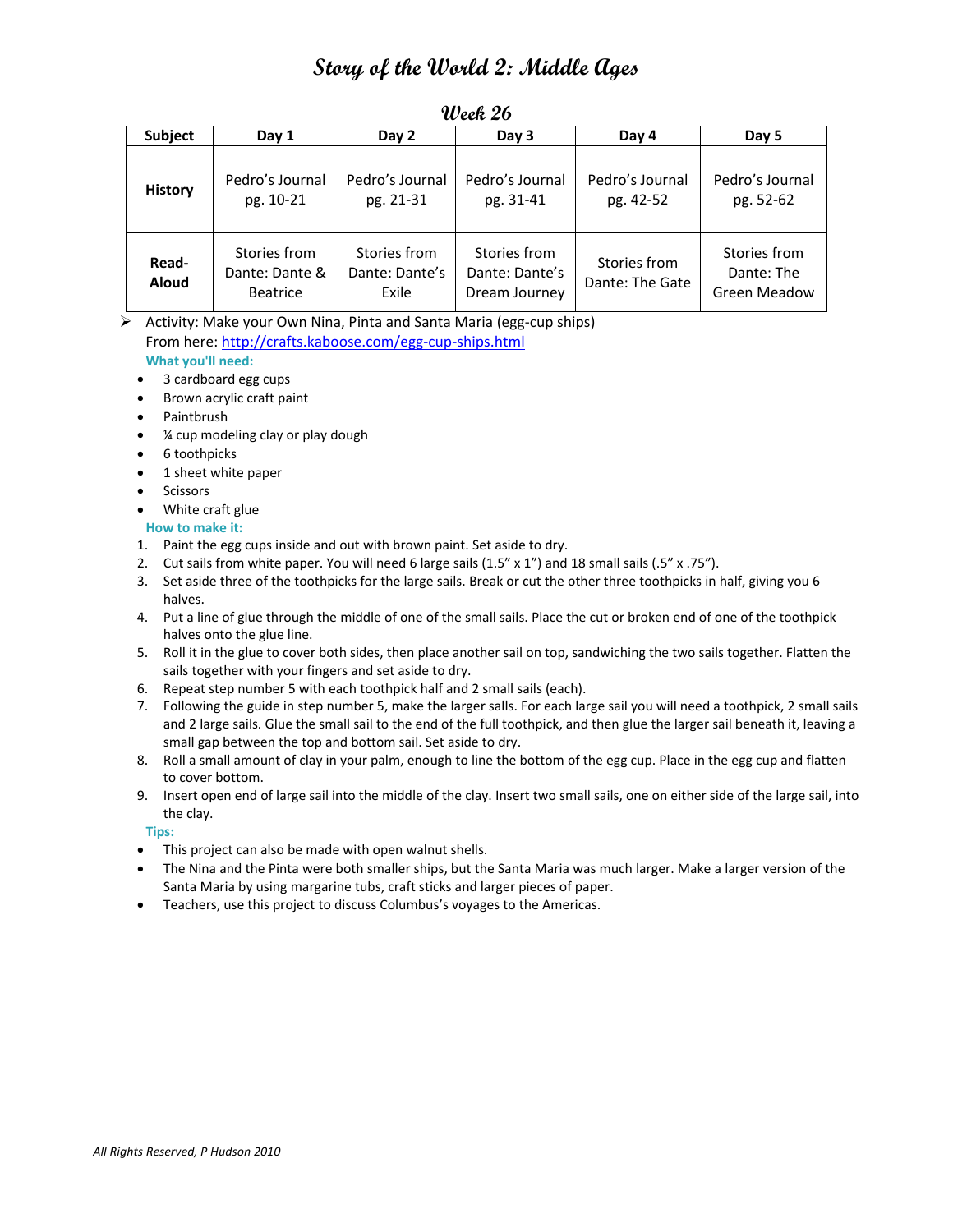| Subject               | Day 1                                      | Day 2                                            | Day 3                                           | Day 4                                           | Day 5                                               |
|-----------------------|--------------------------------------------|--------------------------------------------------|-------------------------------------------------|-------------------------------------------------|-----------------------------------------------------|
| <b>History</b>        | Pedro's Journal<br>pg. 62-72               | Pedro's Journal<br>pg. 72-81                     | TCOO:<br>Chapter 4: How<br>Columbus<br>Returned | TCOO:<br>Chapter 5: How<br>America Was<br>Named | Chapter 31:<br>Vespucci &<br>Magellan               |
| Read-<br><b>Aloud</b> | Stories from<br>Dante: The<br>Dismal Swamp | Stories from<br>Dante: The<br><b>Closed Gate</b> | Stories from<br>Dante: The<br>Living Forest     | Stories from<br>Dante: The<br>Monster Geryon    | Stories from<br>Dante: The<br>Mount of<br>Purgatory |

**Week 27**

 $\triangleright$  Activity: Make an explorer's book

Using the template that follows, make a page for each explorer. (The template is adapted from a free notebooking template available at www.notebooknook.com)

**Week 28**

| Subject               | Day 1                                           | Day 2                                            | Day 3                                                                   | Day 4                                             | Day 5                                                  |
|-----------------------|-------------------------------------------------|--------------------------------------------------|-------------------------------------------------------------------------|---------------------------------------------------|--------------------------------------------------------|
| <b>History</b>        | HMA:<br>Magellan                                | HMA:<br>Vasco de Gama                            | Mapwork:<br>KQ Medieval #18<br><b>Timeline Figure:</b><br>Vasco de Gama | TCOO:<br>Chapter 6: How<br>the Flag of<br>England | Chapter 32:<br>The Mayans of<br><b>Central America</b> |
| Read-<br><b>Aloud</b> | Stories from<br>Dante: The Gate<br>of Purgatory | Stories from<br>Dante: The<br>Trembling<br>Mount | Stories from<br>Dante: The<br><b>Cleansing Fire</b>                     | Secret of the<br>Andes<br>Ch. 1 & 2               | Secret of the<br>Andes<br>Ch.3                         |

Ch. 31 Timeline Sentence:

Vasco de Gama rounded the tip of Africa, called the Cape of Good Hope in 1497.

 $\triangleright$  Ch. 31 Copywork:

Vasco de Gama was a Portuguese navigator and explorer who discovered an ocean route from Portugal to India.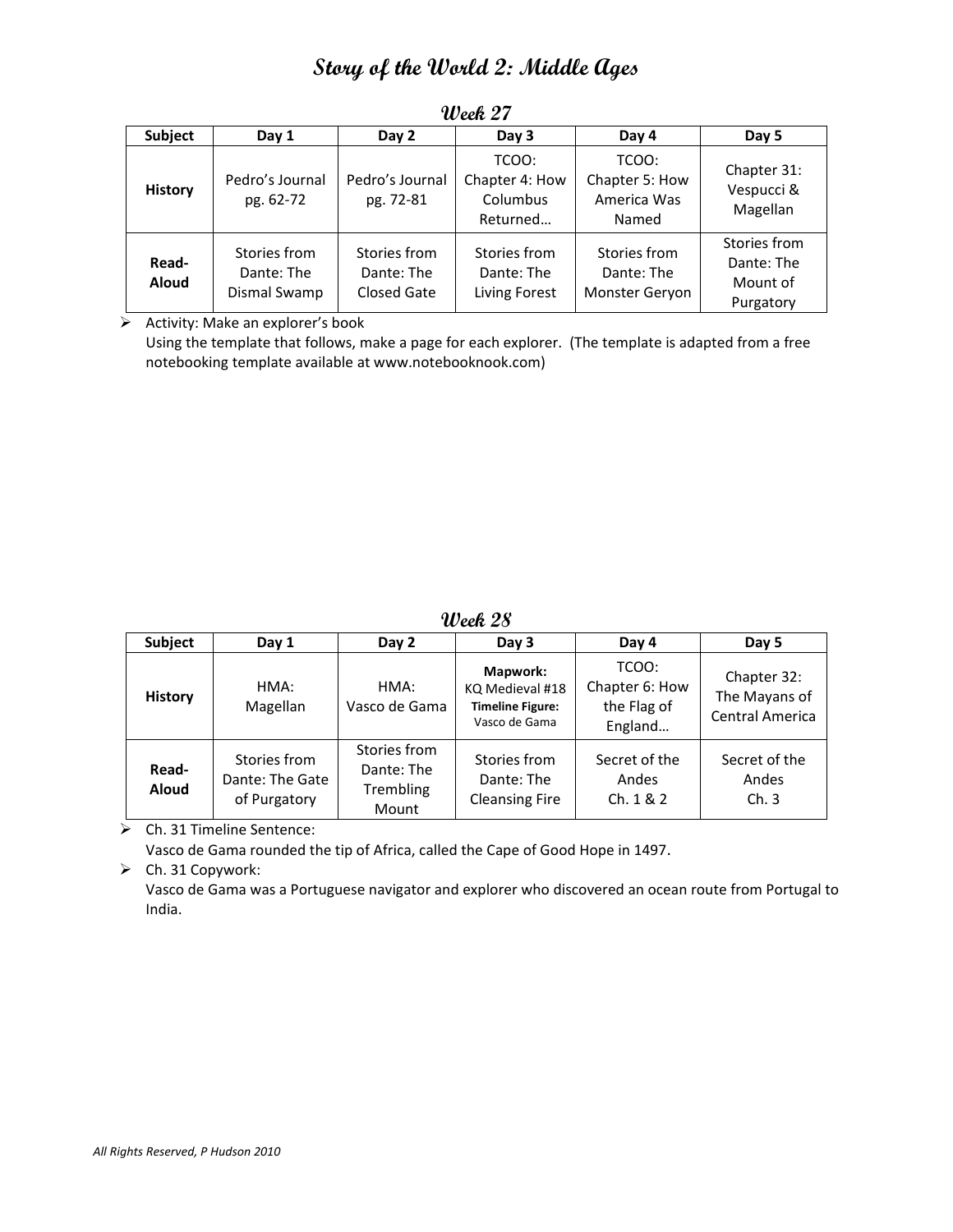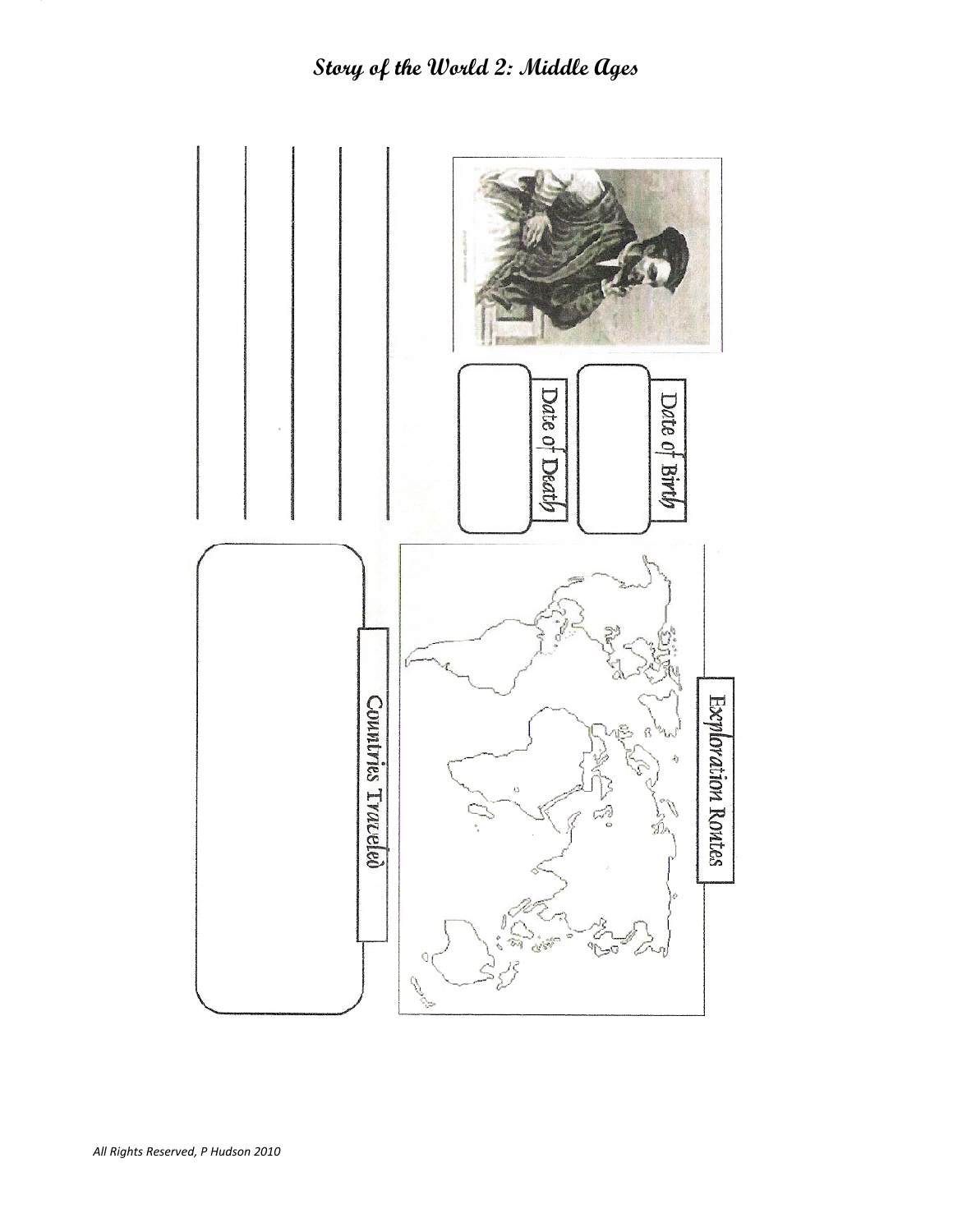| Subject               | Day 1                                                   | Day 2                          | Day 3                                                                                                  | Day 4                          | Day 5                                                                                     |
|-----------------------|---------------------------------------------------------|--------------------------------|--------------------------------------------------------------------------------------------------------|--------------------------------|-------------------------------------------------------------------------------------------|
| <b>History</b>        | Chapter 32:<br>The Marvelous<br>City of<br>Tenochtitlan | Chapter 32:<br>The Incas       | Mapwork:<br>Trace map of<br>Central & South<br>America<br><b>Timeline Figure:</b><br>Inca Civilization | Chapter 33:<br>The Slave Trade | Chapter 33:<br>Cortes and<br>Montezuma<br><b>Timeline Figure:</b><br><b>Hernan Cortes</b> |
| Read-<br><b>Aloud</b> | Secret of the<br>Andes<br>Ch.4                          | Secret of the<br>Andes<br>Ch.5 | Secret of the<br>Andes<br>Ch.6                                                                         | Secret of the<br>Andes<br>Ch.7 | Secret of the<br>Andes<br>Ch. 8 & 9                                                       |

**Week 29**

Ch. 32 Timeline Sentence:

The Incas were a Peruvian empire extending from northern Ecuador to central Chile in South America.  $\triangleright$  Ch. 32 Copywork:

When the Spanish conquerors saw Tenochtitlan they called it "The Venice of the New World".

- Ch. 33 Timeline Sentence: Hernán Cortés conquered the Incas 1519
- $\triangleright$  Ch. 33 Copywork: Cortez seized Montezuma as hostage and forced him to swear allegiance to Charles V, King of Spain.

**Week 30**

| <b>Subject</b>        | Day 1                                                                    | Day 2                                  | Day 3                                   | Day 4                                                                            | Day 5                                                |  |
|-----------------------|--------------------------------------------------------------------------|----------------------------------------|-----------------------------------------|----------------------------------------------------------------------------------|------------------------------------------------------|--|
| <b>History</b>        | Chapter 34:<br>Martin Luther<br><b>Timeline Figure:</b><br>Martin Luther | Chapter 34:<br>Henry VIII"S<br>Problem | Chapter 35:<br>A New Way of<br>Thinking | <b>Mapwork:</b><br>KQ Medieval #19<br><b>Timeline Figure:</b><br>The Renaissance | Chapter 35:<br>Gutenberg's<br><b>Great Invention</b> |  |
| Read-<br><b>Aloud</b> | Secret of the<br>Andes<br>Ch. 10 & 11                                    | Secret of the<br>Andes<br>Ch. 12 & 13  | Secret of the<br>Andes<br>Ch. 14        | Secret of the<br>Andes<br>Ch. 15                                                 | Secret of the<br>Andes<br>Ch. 16 & 17                |  |

### Ch. 34 Timeline Sentence:

Martin Luther nailed the 95 theses to the Wittenberg church door in1517.  $\triangleright$  Ch. 34 Copywork:

"All who call on God in true faith, earnestly from the heart, will certainly be heard, and will receive what they have asked and desired." Martin Luther

- $\triangleright$  Ch. 35 Timeline Sentence: The word Renaissance means 'rebirth' in French and it started in Italy.
- Reader: *The Whipping Boy*

#### Notebook pages:

 FM‐Johannes **Gutenburg**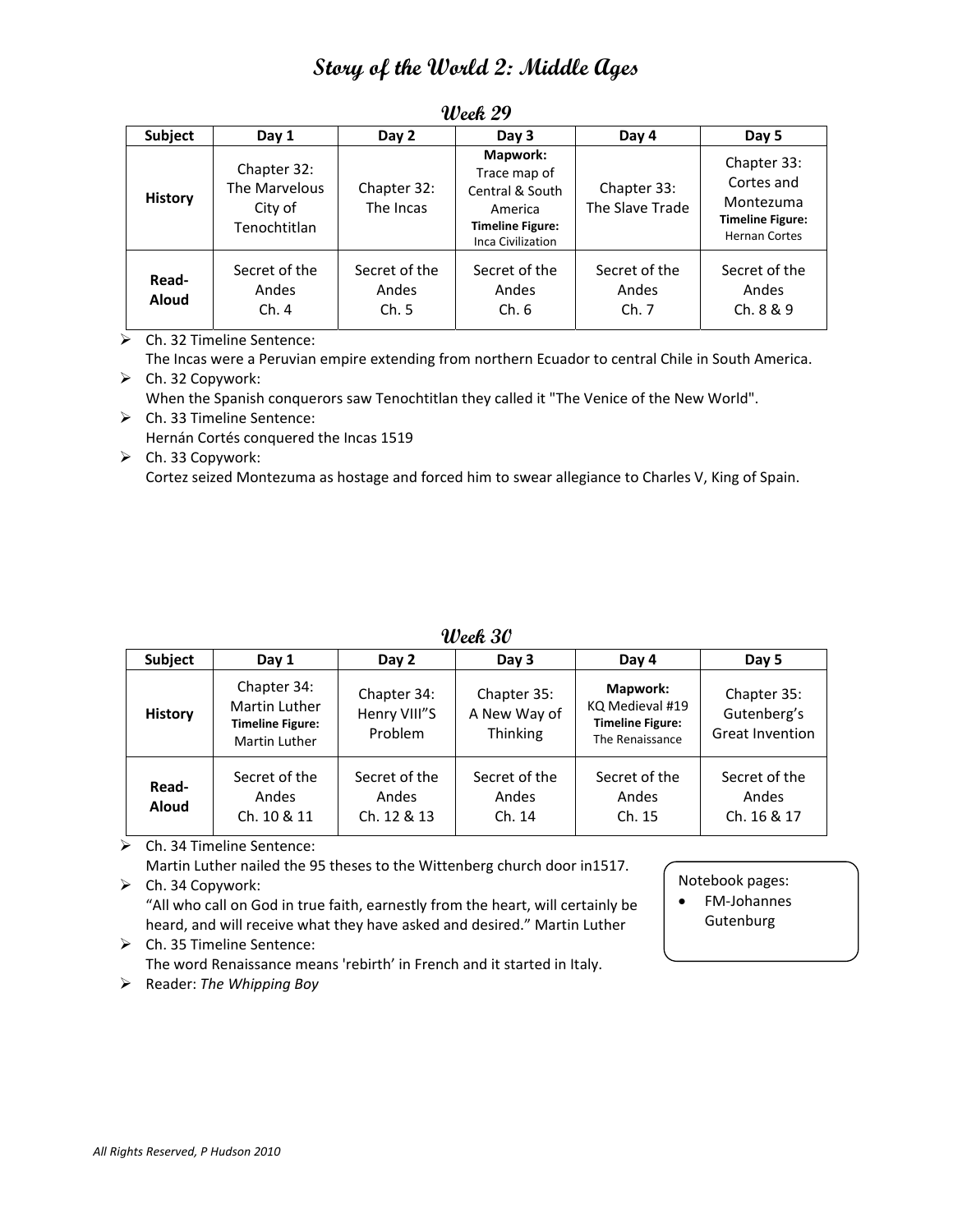| <b>Subject</b>        | Day 1                                                     | Day 2                                              | Day 3                                                                            | Day 4                                            | Day 5                                                                                   |
|-----------------------|-----------------------------------------------------------|----------------------------------------------------|----------------------------------------------------------------------------------|--------------------------------------------------|-----------------------------------------------------------------------------------------|
| <b>History</b>        | HMA:<br>Gutenberg<br><b>Timeline Figure:</b><br>Gutenberg | Chapter 36:<br>The Spread of<br>the<br>Reformation | Chapter 36:<br>The Council of<br>Trent<br><b>Timeline Figure:</b><br>The Council | Activity:<br>Make a Stain<br><b>Glass Window</b> | Chapter 37:<br>The Revolution<br>of Copernicus<br><b>Timeline Figure:</b><br>Copernicus |
| Read-<br><b>Aloud</b> | The Apprentice<br>Ch. 1 & 2                               | The Apprentice<br>Ch. 3 & 4                        | The Apprentice<br>Ch. 5 & 6                                                      | The Apprentice<br>Ch. 7 & 8                      | The Apprentice<br>Ch. 9 & 10                                                            |

**Week 31**

 $\triangleright$  Ch. 35 Timeline Sentence:

Gutenberg printed the Bible on his printing press in Mainz Germany in1456.

 $\triangleright$  Ch. 35 Copywork:

"It is a press, certainly, but a press from which shall flow in inexhaustible streams...Through it, God will spread His Word. A spring of truth shall flow from it: like a new star it shall scatter the darkness of ignorance, and cause a light heretofore unknown to shine amongst men."

Johann Gutenberg

 $\triangleright$  Ch. 36 Timeline Sentence:

Pope Paul III convened the Council of Trent in 1545 to discuss the beliefs of the Catholic Church and how they differed from the Protestant church.

 $\triangleright$  Ch. 36 Copywork:

Protestants were Christians who split apart from the Catholic Church during the Reformation and insisted upon reading and interpreting the Bible on their own, rather than being led by the pope.

- Reader: *The Whipping Boy*
- > Activity: Make a Stained Glass window

Need: tissue paper(varying colors‐torn into squares), white glue, plastic wrap, construction paper for a frame 1. Thin out the glue with water and lay out the plastic wrap.

- 2. Cover plastic wrap with glue mixture, then lay out tissue paper squares in desired pattern over plastic wrap.
- 3. Paint over with glue mixture
- 4. Let dry and frame with construction paper, hang and enjoy
- Ch. 37 Timeline Sentence:

Copernicus published On the Revolution of the Heavenly Spheres in1543

| <b>Subject</b>        | Day 1                                              | Day 2                                            | Day 3                                                                                  | Day 4                                  | Day 5                                        |  |
|-----------------------|----------------------------------------------------|--------------------------------------------------|----------------------------------------------------------------------------------------|----------------------------------------|----------------------------------------------|--|
| <b>History</b>        | Chapter 37:<br>Galileo's<br><b>Strange Notions</b> | Chapter 38:<br>The Queen<br>Who Almost<br>Wasn't | Chapter 38:<br>Good Queen<br><b>Bess</b><br><b>Timeline Figure:</b><br>Queen Elizabeth | HMA:<br>William<br>Shakespeare         | Chapter 39:<br><b>William</b><br>Shakespeare |  |
| Read-<br><b>Aloud</b> | The Princess<br>and the Goblin<br>Ch. 1 & 2        | The Princess<br>and the Goblin<br>Ch. 3 & 4      | The Princess<br>and the Goblin<br>Ch. 5 & 6                                            | The Princess<br>and the Goblin<br>Ch.7 | The Princess and<br>the Goblin<br>Ch. 8 & 9  |  |

**Week 32**

 $\triangleright$  Ch. 37 Copywork:

"Finally we shall place the Sun himself at the center of the Universe." Nicolas Copernicus

Ch. 38 Timeline Sentence:

When Queen Mary died, Elizabeth 1 became queen of England in1558.

 $\triangleright$  Ch. 38 Copywork:

"I know I have the body of a weak and feeble woman, but I have the heart and stomach of a king, and of a king of England too." Queen Elizabeth I

Reader: *Beautiful Stories from Shakespeare*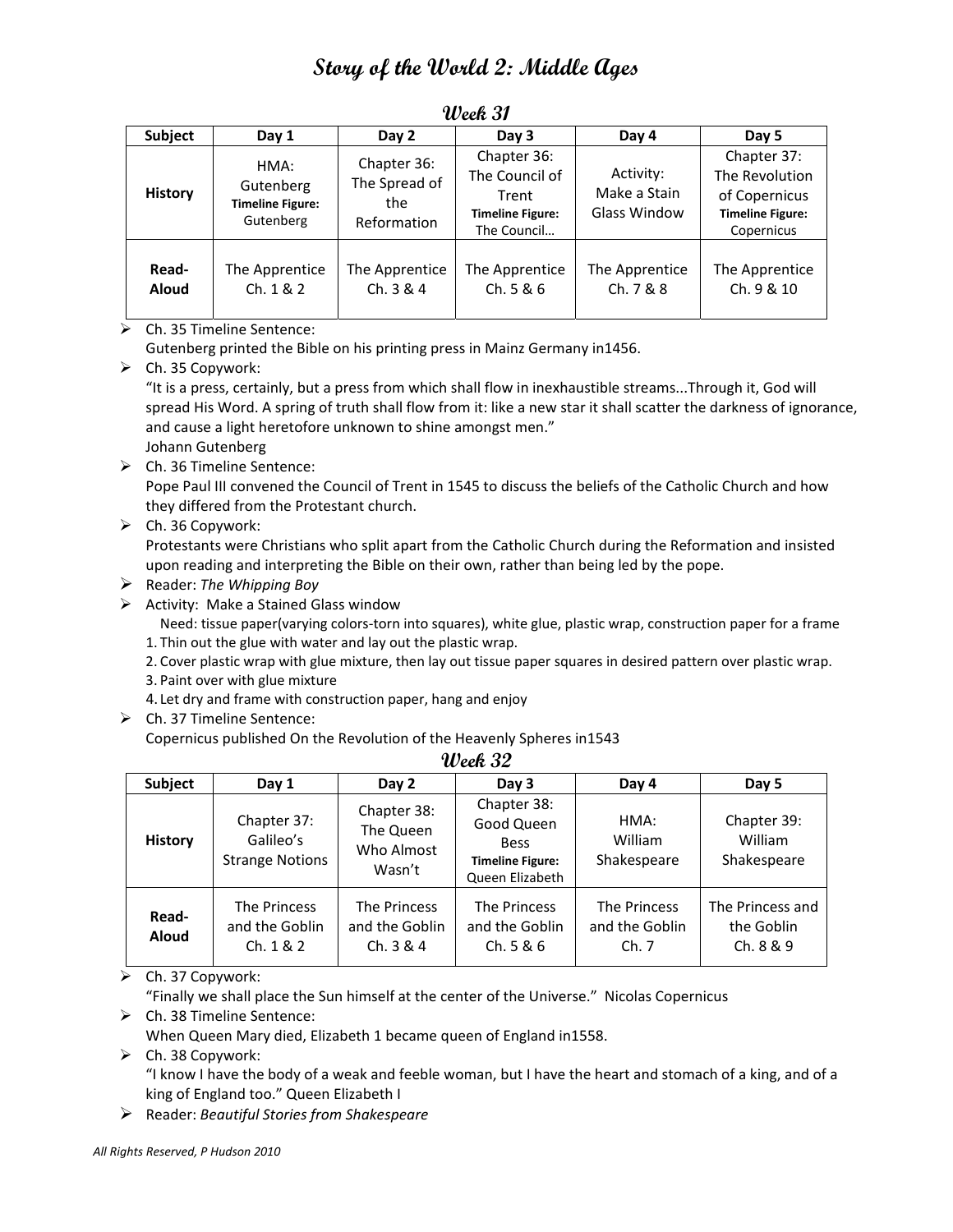| Subject               | Day 1                                    | Day 2                                                                     | Day 3                                            | Day 4                                              | Day 5                                                 |
|-----------------------|------------------------------------------|---------------------------------------------------------------------------|--------------------------------------------------|----------------------------------------------------|-------------------------------------------------------|
| <b>History</b>        | Chapter 39:<br>MacBeth                   | **Watch<br>MacBeth**<br><b>Timeline Figure:</b><br>William<br>Shakespeare | TCOO:<br>Chapter 7: How<br>the Flag of<br>France | TCOO:<br>Chapter 8: How<br>the French<br>Founded a | TCOO:<br>Chapter 9: How<br>the Spaniards<br>Drove out |
| Read-<br><b>Aloud</b> | The Princess<br>and the Goblin<br>Ch. 10 | The Princess<br>and the Goblin<br>Ch. 11 & 12                             | The Princess<br>and the Goblin<br>Ch. 13 & 14    | The Princess<br>and the Goblin<br>Ch. 15 & 16      | The Princess and<br>the Goblin<br>Ch. 17 & 18         |

**Week 33**

Ch. 39 Timeline Sentence:

William Shakespeare is born in1564.

 $\triangleright$  Ch. 39 Copywork: William Shakespeare wrote more than forty plays which have been performed many, many times over the last 450 years. He is England's most famous playwright.

 Watch MacBeth… BBC has a series of Shakespeare's animated tales on You Tube, MacBeth is one of them

Reader: *Beautiful Stories from Shakespeare*

**Week 34**

| <b>Subject</b>        | Day 1                                         | Day 2                                           | Day 3                                         | Day 4                                         | Day 5                                         |
|-----------------------|-----------------------------------------------|-------------------------------------------------|-----------------------------------------------|-----------------------------------------------|-----------------------------------------------|
| <b>History</b>        | TCOO:<br>Chapter 10:<br>How a<br>Frenchman    | TCOO:<br>Chapter 11:<br>The Adventure<br>of Sir | TCOO:<br>Chapter 12:<br>About Sir<br>Walter   | Chapter 40:<br>Sir Walter<br>Raleigh          | Chapter 40:<br>The Lost Colony                |
| Read-<br><b>Aloud</b> | The Princess<br>and the Goblin<br>Ch. 19 & 20 | The Princess<br>and the Goblin<br>Ch. 21 & 22   | The Princess<br>and the Goblin<br>Ch. 23 & 24 | The Princess<br>and the Goblin<br>Ch. 25 & 26 | The Princess and<br>the Goblin<br>Ch. 27 & 28 |

 $\triangleright$  Ch. 40 Copywork:

"So the heart be right, it is no matter which way the head lieth." Sir Walter Raleigh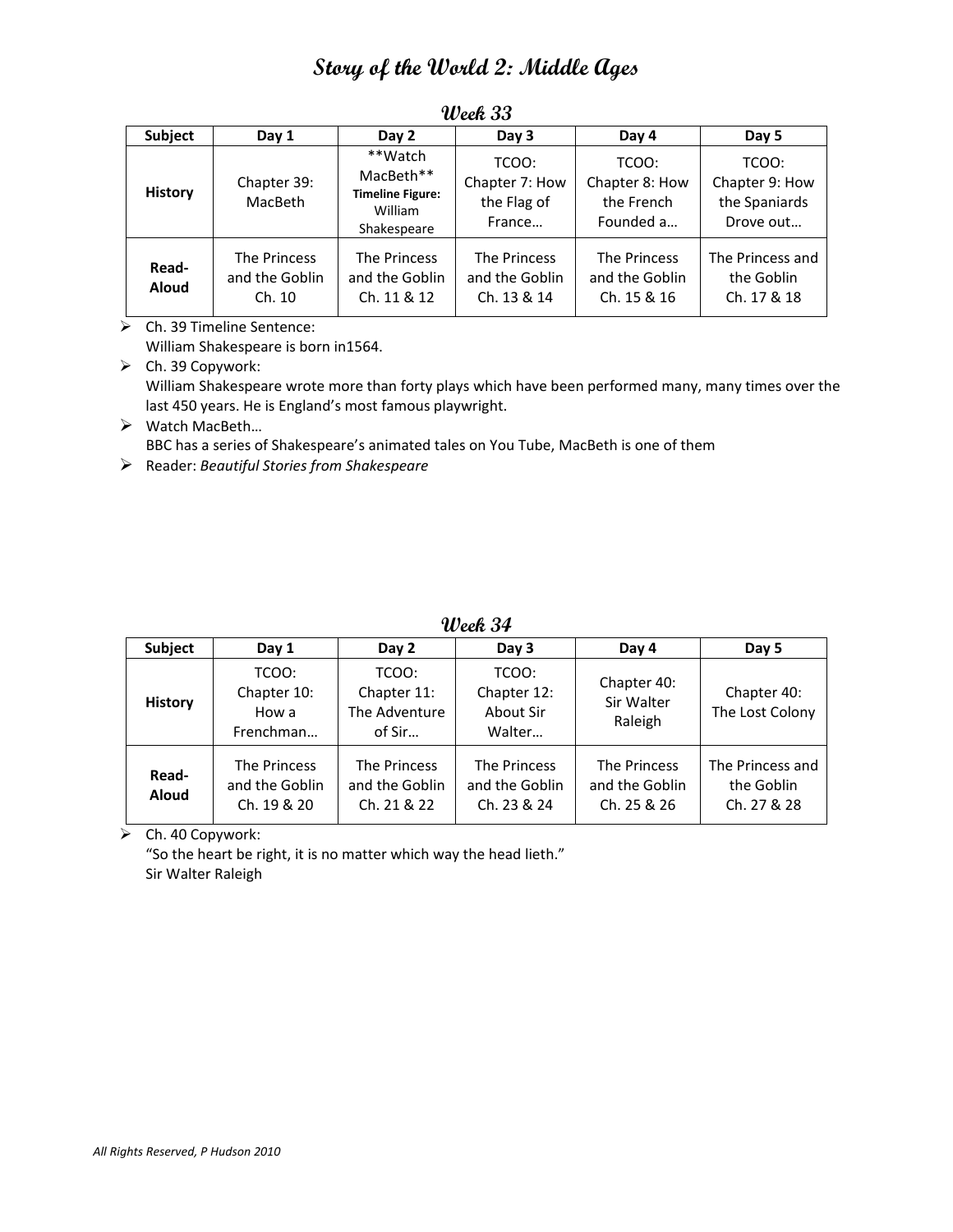| <b>Subject</b>        | Day 1                                                                                | Day 2                                         | Day 3                                | Day 4                                                     | Day 5                                                                                   |
|-----------------------|--------------------------------------------------------------------------------------|-----------------------------------------------|--------------------------------------|-----------------------------------------------------------|-----------------------------------------------------------------------------------------|
| <b>History</b>        | Mapwork: (blank)<br>KQ Medieval #18<br><b>Timeline Figure:</b><br>Sir Walter Raleigh | Activity:<br>Dye a Shirt                      | Chapter 41:<br>The New-Found<br>Land | Chapter 41:<br>Jacques<br>Cartier's<br><b>Discoveries</b> | <b>Mapwork:</b><br>Trace map of<br>Canada<br><b>Timeline Figure:</b><br>Jacques Cartier |
| Read-<br><b>Aloud</b> | The Princess<br>and the Goblin<br>Ch. 29                                             | The Princess<br>and the Goblin<br>Ch. 30 & 31 | Corn Grows<br>Ripe<br>Intro & Ch. 1  | Corn Grows<br>Ripe<br>Ch. 2 & 3                           | Corn Grows<br>Ripe<br>Ch.4 & 5                                                          |

**Week 35**

 $\triangleright$  Ch. 40 Timeline Sentence:

Sir Walter Raleigh founded the first colony on Roanoke Island in1585.

Ch. 41 Timeline Sentence:

In 1534, Jacques Cartier explores North America and discovers Canada

- $\triangleright$  Ch. 41 Copywork:
	- "I am inclined to believe that this is the land God gave to Cain." Jacques Cartier
- $\triangleright$  Activity: Dye a Shirt

Colonists gathered plants to make dye to color their clothing. Walnut shells were used fir brown, berries for blue or red, poplar leaves for yellow and flowers for yellow or blue. Onion skins were used to create a soft shade of yellow. To dye a shirt you will need: yellow‐brown papery outer layers from 6 onions (ask the grocery store for some when the bins are cleaned-he'll probably give you some), large pot, water, slotted spoon, measuring spoons, white all cotton t-shirt or socks. Put onion skins in the pot and cover with water. Heat to a boil and simmer 20 minutes. Scoop out the onion skins. Heat the water again and drop the T‐shirt or socks into the hot dye bath. To set the dye so it won't wash out, add 2 tbsp. of white vinegar to the dye bath. Turn off the heat and let the shirt soak in the dye for about an hour. Wring the clothing out and put it in a sink or pan of cool water to rinse. Wring out the clothing and let dry. The color will depend on how many skins were used and how diluted the dye was.

![](_page_20_Picture_11.jpeg)

\*picture is from www.wikipedia.org